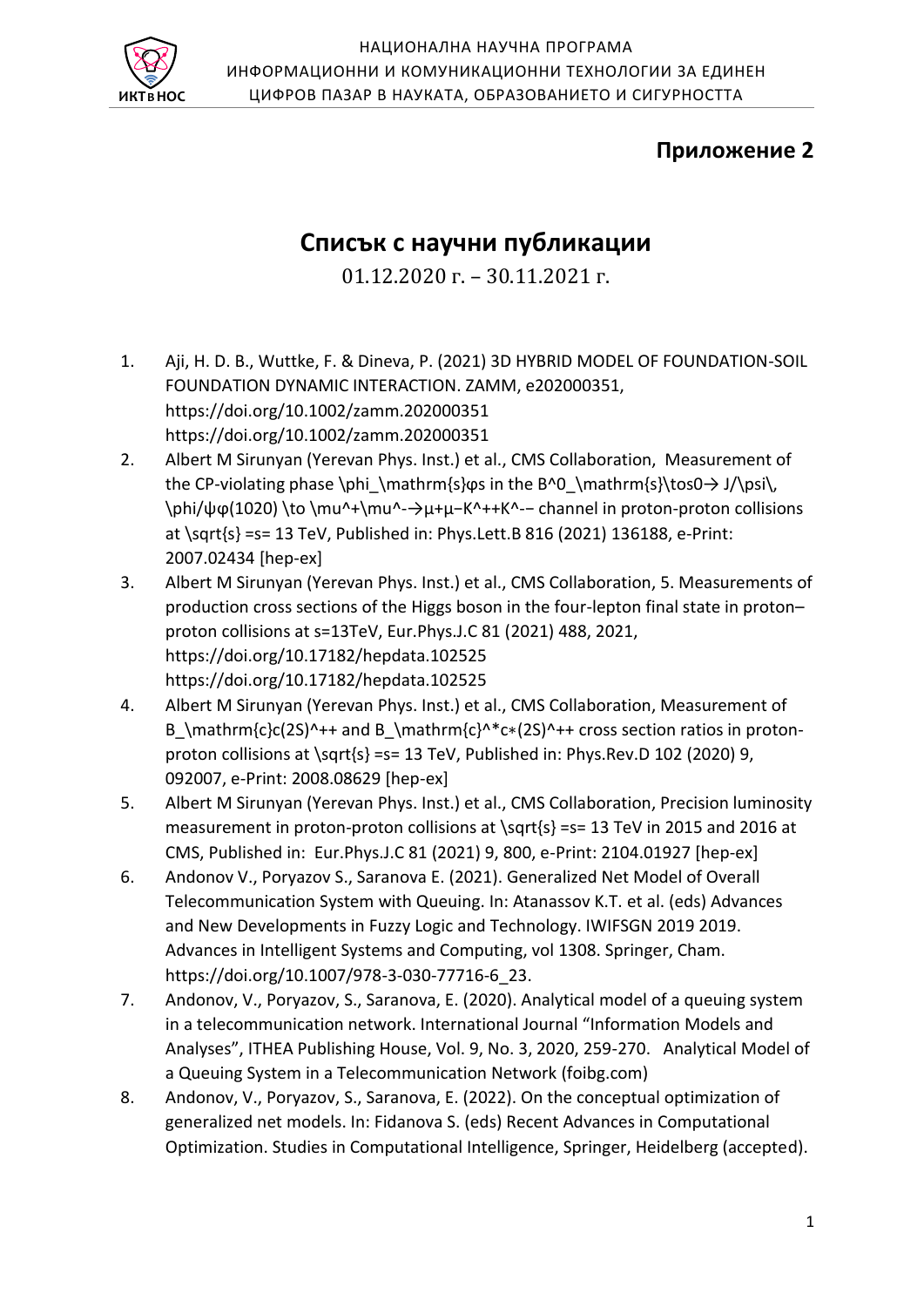

- 9. Andonov, V., Poryazov, S., Saranova, E., On the Conceptual Optimization of Generalized Net Models. Recent Advances in Computational Optimization, Springer (под печат)
- 10. Andonov, V., Poryazov, S., Saranova, E. Analytical model of a queuing system in a telecommunication network. International Journal "Information Models and Analyses", 9, (под печат)
- 11. Andonov, А., Dimitrov, G.P., otev, V., (2021) Impact of E-commerce on Business Performance - ТЕМ Journal, Vol.10, No.4, (last week of November 2021) https://mjl.clarivate.com/search-results https://www.scopus.com/sourceid/21100831441?origin=sbrowse
- 12. Apostolov S., Stoenchev M., Todorov V. (2021) One Parameter Family of Elliptic Curves and the Equation x4+y4+kx2y2=z2. In: Georgiev I., Kostadinov H., Lilkova E. (eds) Advanced Computing in Industrial Mathematics. BGSIAM 2018. Studies in Computational Intelligence, vol 961. Springer, Cham. https://doi.org/10.1007/978-3- 030-71616-5\_4
- 13. Atanassov, E. (2021) Deterministic algorithm for optimising the direction numbers of the Sobol' sequence, Proc. Fiftieth Jubilee Spring Conference of the Union of Bulgarian Mathematicians, 2021, 83-94. http://www.math.bas.bg/smb/2021\_PK/tom\_2021/pdf/083-094.pdf
- 14. Atanassov, E., Georgiev, D., Gurov, T, & Ivanovska, S. (2021) On the use of lowdiscrepancy sequences in the training of neural networks, Large Scale Scientific Computing, Sozopol 2021, to appear in Lecture Notes in Computer Sciencе
- 15. Baicheva, T., Kazakov, P. & Dimitrov, M. (2021) Some comments about CRC selection for the 5G NR specification, submitted to WPC, arXiv:2104.02639
- 16. Balabanov, T.(2021). Estimation of Volatility based on the Estimation of Segmentation. Problems of Engineering Cybernetics and Robotics, 77, 2021, ISSN:2738-7356, DOI:10.7546/PECR.77.21.01, 3-10 DOI:10.7546/PECR.77.21.01, 3-10
- 17. Balabanov, T.(2021). Pareto Front Estimation with a Heuristic Single-Objective Solver. Proceedings of International Scientific Conference UNITECH 2021, 1, Университетско издателство "Васил Априлов" – Габрово, 2021, ISSN:1313-230X, 235-239 https://www.researchgate.net/publication/356536805\_Pareto\_Front\_Estimation\_wi th\_a\_Heuristic\_Single-Objective\_Solver
- 18. Balabanov, T.(2021). Volatility Index Estimation by Reverse Engineering. Proceedings of International Scientific Conference UNITECH 2021, 1, Университетско издателство "Васил Априлов" – Габрово, 2021, ISSN:1313-230X, 229-234 https://www.researchgate.net/publication/356536570 Volatility Index Estimation by Reverse Engineering
- 19. Bazhlekov, I. & Bazhlekova, E. (2021) FRACTIONAL DERIVATIVE MODELING OF BIOREACTION-DIFFUSION PROCESSES. AIP Conference Proceedings, 2333, 1, https://doi.org/10.1063/5.0041611 https://doi.org/10.1063/5.0041611
- 20. Bazhlekova, E. (2021) AN INVERSE SOURCE PROBLEM FOR THE GENERALIZED SUBDIFFUSION EQUATION WITH NONCLASSICAL BOUNDARY CONDITIONS, Fractal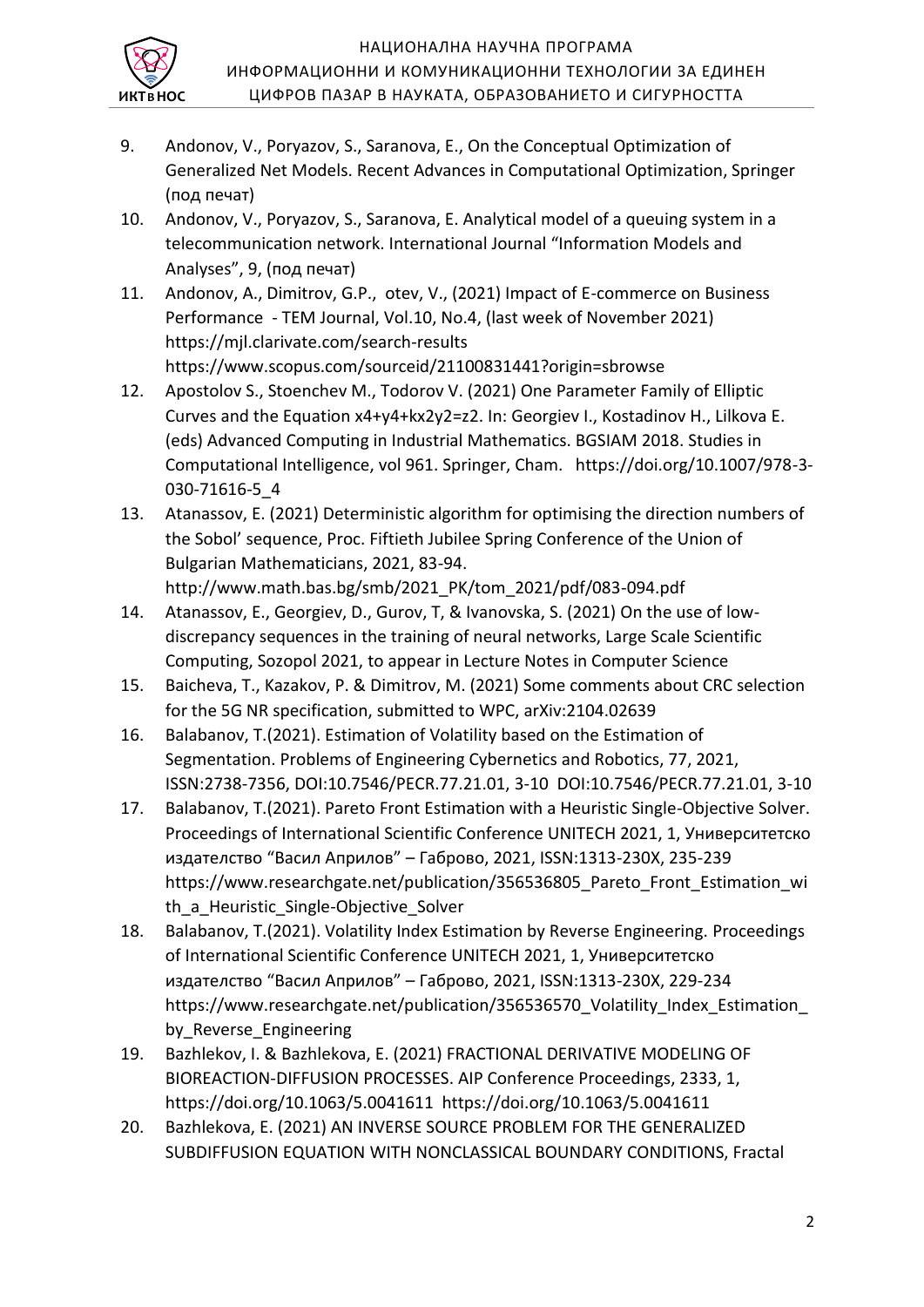

and Fractional, 5(3), 63; https://doi.org/10.3390/fractalfract5030063 https://doi.org/10.3390/fractalfract5030063

- 21. Bazhlekova, E. (2021) COMPLETELY MONOTONE MULTINOMIAL MITTAG-LEFFLER TYPE FUNCTIONS AND DIFFUSION EQUATIONS WITH MULTIPLE TIME-DERIVATIVES. Fractional Calculus and Applied Analysis, 24, 1, 88-111. https://doi.org/10.1515/fca-2021-0005 https://doi.org/10.1515/fca-2021-0005
- 22. Beata Mrugalska, Tihomir Dovramadjiev, Diana Pavlova, Rusko Filchev, Mariana Stoeva, Violeta Bozhikova, Rozalina Dimova. Open source systems and 3D computer design applicable in the dental medical engineering Industry 4.0 – sustainable concept. ELSEVIER, Impact Factor, DET 2021, Hungary, 10th CIRP Sponsored Conference on Digital Enterprise Technologies (DET 2021) – Digital Technologies as Enablers of Industrial Competitiveness and Sustainability. / Web of Science <https://www.sciencedirect.com/science/article/pii/S2351978921001967> [https://reader.elsevier.com/reader/sd/pii/S2351978921001967?token=FD147F80880](https://reader.elsevier.com/reader/sd/pii/S2351978921001967?token=FD147F808800741DB5C0E5DDDEE1710F2438971541BEF4C0A5D69ADA1E370F51DE7CD2496261572FE9D7CA768715B8D4&originRegion=eu-west-1&originCreation=20211119132632) [0741DB5C0E5DDDEE1710F2438971541BEF4C0A5D69ADA1E370F51DE7CD24962615](https://reader.elsevier.com/reader/sd/pii/S2351978921001967?token=FD147F808800741DB5C0E5DDDEE1710F2438971541BEF4C0A5D69ADA1E370F51DE7CD2496261572FE9D7CA768715B8D4&originRegion=eu-west-1&originCreation=20211119132632) [72FE9D7CA768715B8D4&originRegion=eu-west-1&originCreation=20211119132632](https://reader.elsevier.com/reader/sd/pii/S2351978921001967?token=FD147F808800741DB5C0E5DDDEE1710F2438971541BEF4C0A5D69ADA1E370F51DE7CD2496261572FE9D7CA768715B8D4&originRegion=eu-west-1&originCreation=20211119132632) https://det2020.org/
- 23. Betten, A., Topalova, S. & Zhelezova, S., Parallelisms of PG(3,4) invariant under an elementary abelian group of order 4, submitted to AAECC.
- 24. Bontchev, B., Dankov, Y., Vassileva, D. and Kovachev, M. (2021) Software Instruments for Analysis and Visualization of Game-Based Learning Data, Proc. of 12th Int. Conf. on Applied Human Factors and Ergonomics (AHFE 2021), Manhattan, New York, USA, July 25-29, 2021, Advances in Intelligent Systems and Computing, Edited by Ahram, T.Z., Karwowski, W., and Kalra, J., LNNS, volume 271, Springer, ISSN: 21945357, 2021, pp.395-402 (SJR=0.184/Q3/2019) https://www.springer.com/series/11156
- 25. Boris Velichkov, Sylvia Vassileva, Simeon Gerginov, Boris Kraychev, Ivaylo Ivanov, Philip Ivanov, Ivan Koychev and Svetla Boytcheva - Comparative Analysis of Finetuned Deep Learning Language Models for ICD-10 classification task for Bulgarian Language. - Recent Advances in Natural Language Processing 2021 (indexed by Scopus)
- 26. Borisov, M., & Markov, S. (2021). The two-step exponential decay reaction network: Analysis of the solutions and relation to epidemiological SIR models with logistic and Gompertz type infection contact patterns. Journal of Mathematical Chemistry, 59(5), 1283–1315. https://doi.org/10.1007/s10910-021-01240-8 https://doi.org/10.1007/s10910-021-01240-8
- 27. Borisov, M., Dimitrova, N. & Zlateva, P. (2021) TIME-DELAYED BIOREACTOR MODEL OF PHENOL AND CRESOL MIXTURE DEGRADATION WITH INTERACTION KINETICS. Water 2021, 13, 3266. https://doi.org/10.3390/w13223266 https://doi.org/10.3390/w13223266
- 28. Borisova, G. (2021) SOLITONIC COMBINATIONS, COMMUTING NONSELFADJOINT OPERATORS, AND APPLICATIONS. Complex Analysis and Operator Theory 15, 45 https://doi.org/10.1007/s11785-021-01086-7 https://doi.org/10.1007/s11785-021- 01086-7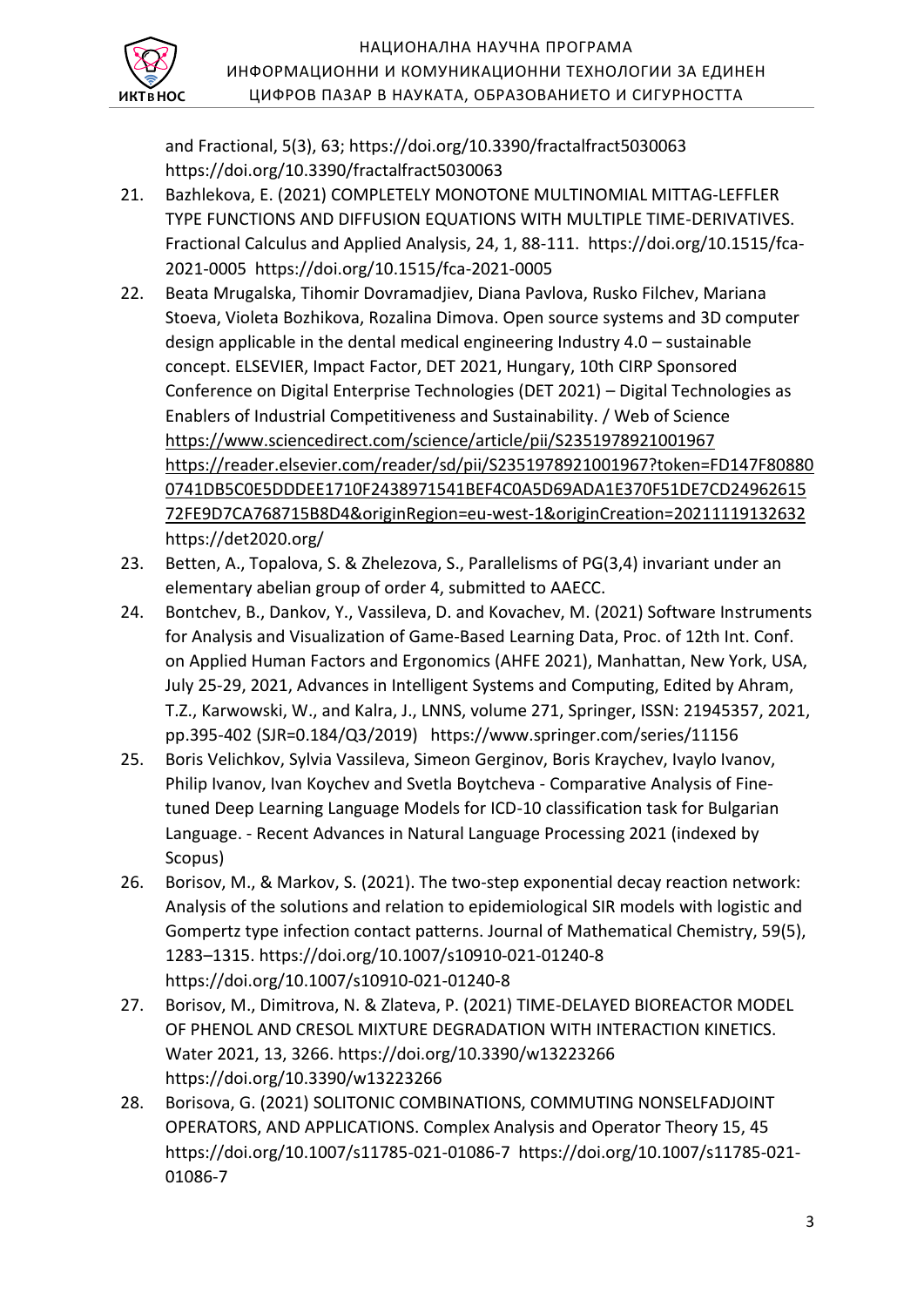

- 29. Borisova, G. COMMUTING NONSELFADJOINT OPERATORS, OPEN SYSTEMS, AND WAVE EQUATIONS, Comptes rendus de l'Acad´emie bulgare des Sciences, 74, No 2, 2021, 157-165. IF 2019=0.343, SJR 2020=0.244. https://doi.org/10.7546/crabs.2021.02.01
- 30. Boyadzhiev, G. & Kutev, N. (2021) STRONG MAXIMUM PRINCIPLE FOR VISCOSITY SOLUTIONS OF FULLY NONLINEAR COOPERATIVE ELLIPTIC SYSTEMS. AIP Conference Proceeding AMiTaNS2021, to appear
- 31. Boytchev, P., Boytcheva, S. (2021) Visual Educational Simulator of Pandemic: Work in Progress. In: Lopata A., Gudonienė D., Butkienė R. (eds) Information and Software Technologies. ICIST 2021. Communications in Computer and Information Science, vol 1486. Springer, Cham. https://rdcu.be/czkc0
- 32. Boytchev, P., Boytcheva, S. (2021). Shader Injection for Instanced 3D Models, Proceedings of International IEEE Conference "Automatics and Informatics 2021" (ICAI'21). IEEE. (in press). in press
- 33. Boyvalenkov, P. & Stoyanova, M. (2021) Linear programming bounds for covering radius of spherical designs, Results in Mathematics, 76, art. no. 95. Linear Programming Bounds for Covering Radius of Spherical Designs | SpringerLink https://link.springer.com/article/10.1007/s00025-021-01400-x
- 34. Boyvalenkov, P., Delchev, K., Zinoviev, D. & Zinoviev (2021) On two-weight codes, Discrete Mathematics, 344(5), paper no. 112318, 15 p. On two-weight codes - **ScienceDirect**
- 35. Boyvalenkov, P. G., Dragnev, P. D., Hardin, D. P., Saff, E. B., & Stoyanova, M. M. (2021). Universal Bounds for Size and Energy of Codes of Given Minimum and Maximum Distances. IEEE Transactions on Information Theory, 67(6), 3569–3584. https://doi.org/10.1109/TIT.2021.3056319
- 36. Chakarov, D., Veneva, I. & Venev, P. (2021) SIMULATION AND EXPERIMENTS OF A HYBRID ACTUATED EXOSKELETON FOR ASSISTANCE AND REHABILITATION. Series on Biomechanics, vol.35 No.2, 21–29, http://jsb.imbm.bas.bg/page/bg/details.php?article\_id=470 http://jsb.imbm.bas.bg/page/bg/details.php?article\_id=470
- 37. Chakarov, D.; Veneva, I.; Venev, P. & Tsveov, M. (2021) EVALUATION OF THE CAPABILITIES OF A HYBRID DRIVEN EXOSKELETON IN PASSIVE MODE OF INTERACTION. In Proceedings of the 18th International Conference on Informatics in Control, Automation and Robotics, 6-8 July 2021, France, 442-449, Publisher SCITEPRESS. https://dblp.org/db/conf/icinco/icinco2021.html https://dblp.org/db/conf/icinco/icinco2021.html
- 38. Chehlarova, T, M. Valkov. Game With Vertical Axis Of Symmetry In A Rectangular Board. Symmetry: Culture and Science, 32, 2, Symmetrion, 2021, ISSN:0865-4824, DOI:https://doi.org/10.26830/symmetry\_2021\_2\_285, 285-288 https://journalscs.symmetry.hu/abstract/?pid=885
- 39. Chehlarova, T. (2021). "The Source of Life" in Bishop's Basilica of Philippopolis in the Context of STEAM. Mathematics and Informatics. 64, 6. Аз-буки, ISSN:1310–2230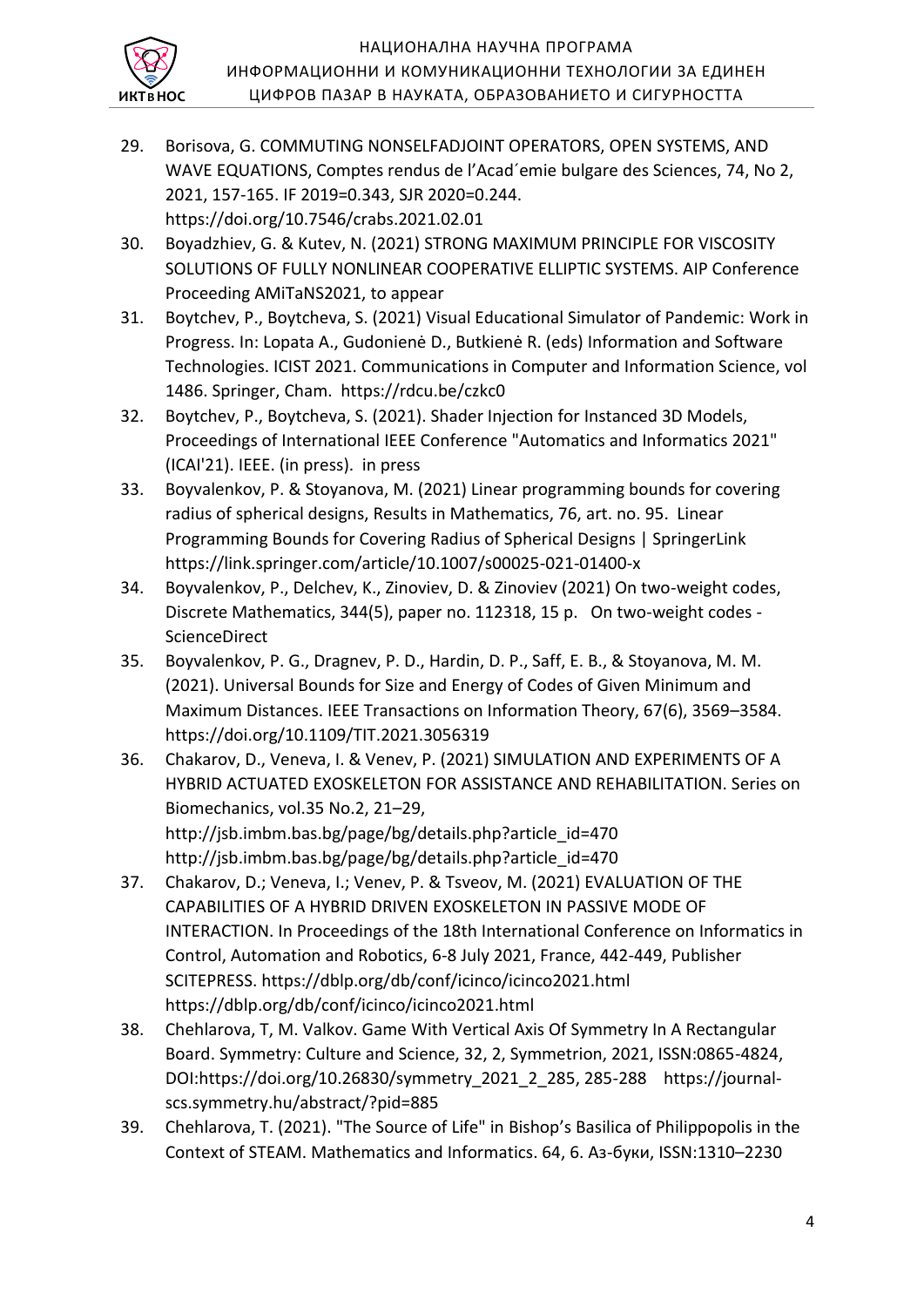

- 40. Chehlarova, T. (2021). Exploration of Pyramids with Equal Edges to Overcome Misconception. Educational forum. 9(3). DOI: 10.15547/PF.2021.015 DOI: 10.15547/PF.2021.015
- 41. Chehlarova, T. Game With Center Of Central Symmetry In The Plane. Symmetry: Culture and Science, 32, 2, Symmetrion, 2021, ISSN:0865-4824, DOI:https://doi.org/10.26830/symmetry\_2021\_2\_277, 277-280 https://journalscs.symmetry.hu/abstract/?pid=883
- 42. Covacheva Zl., Covachev, V. (2021). Periodic Solution to the Discrete-Time Counterpart of a Neutral-Type Cellular Neural Network with Time-Varying Delays and Impulses. Proceedings of the International Conference on Electrical, Computer, Communications and Mechatronics Engineering (ICECCME 2021), Lect. Notes in Networks, Syst., Vol. 334, Atulya K Nagar et al: INTELLIGENT SUSTAINABLE SYSTEMS (accepted).
- 43. Daniela Ivanova Petrova, "Automatic Sentiment Analysis on HotelReviews in Bulgarian - Basic Approaches and Results", IEMAICLOUD Conference, April 26th to 29th, 2021 | London, UK (Scopus) https://iemaicloud.org/wpcontent/uploads/2021/04/updated-Conference-schedule-UK-TIME-1-2-3.pdf
- 44. Dankov, Y., & Bontchev, B. (2021). Designing Software Instruments for Analysis and Visualization of Data Relevant to Playing Educational Video Games. In T. Ahram, R. Taiar, & F. Groff (Eds.), Human Interaction, Emerging Technologies and Future Applications IV (pp. 422–429). Springer International Publishing. https://link.springer.com/chapter/10.1007%2F978-3-030-74009-2\_54
- 45. Dankov, Y., & Bontchev, B. (2021). Software Instruments for Management of the Design of Educational Video Games. In T. Ahram, R. Taiar, & F. Groff (Eds.), Human Interaction, Emerging Technologies and Future Applications IV (pp. 414–421). Springer International Publishing.

https://link.springer.com/chapter/10.1007%2F978-3-030-74009-2\_53

- 46. Dankov, Y., Antonova, A., Bontchev, B. (2022) Adopting User-Centered Design to Identify Assessment Metrics for Adaptive Video Games for Education, 5th Int. Conf. on Human Interaction and Emerging Technologies (IHIET 2021), Paris, France, August 27-29, Advances in Intelligent Systems and Computing, Springer, ISSN: 2194-5357, ISBN: 978-3-030-85539-0, 2021; Lecture Notes in Networks and System, Vol. 319, ISSN: 2367-3370, pp. 289-297, DOI: 10.1007/978-3-030-74009-2 (SJR=0.184/Q3/2019). https://link.springer.com/chapter/10.1007/978-3-030-85540- 6\_37
- 47. Diana Pavlova, Julia Radeva and Tihomir Dovramadjiev. Advanced method for a smile design through specialized dental software. SPRINGER, SIM 2021, 16th International Symposium in Management: Management, Innovation and Entrepreneurship in Challenging Global Times, 22-23 October 2021, Timisoara Springer, in the "Lecture Notes in Management and Industrial Engineering" Series, ISSN 2198-0772 http://www.sim2021.eu/

Web of Science http://www.sim2021.eu/publication.html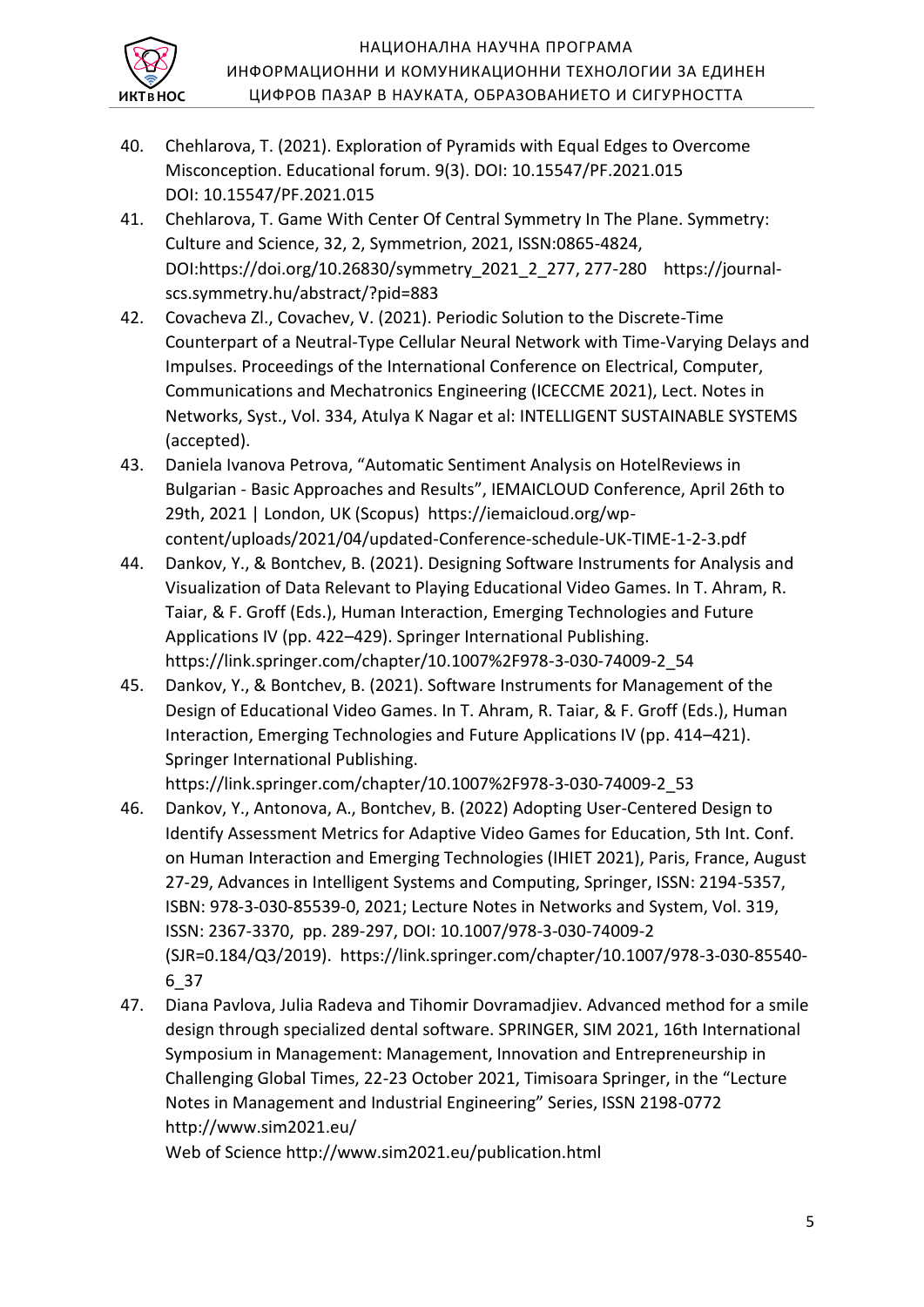

- 48. Diana Pavlova, Rusko Filchev and Tihomir Dovramadjiev, Application of zirconium in dentistry for creating dental crowns, Number 74, INNOVATIVE MANUFACTURING ENGINEERING & ENERGY INTERNATIONAL CONFERENCE, The 25th edition of IManEE 2021 International Conference, October 21 – 23, 2021 hybrid edition ISBN: 978-3- 030-80743-6 https://www.imane.ro/
- 49. Dimitrov, G., Panayotova, G., Jekov, B., Petrov, P., Kostadinova, I., Petrova, S., Bychkov, O., Martsenyuk, V. & Parvanov, A. (2021). Algorithms for Classification of Signals Derived From Human Brain. International Journal of Circuits, Systems and Signal Processing. 15. 1521-1526. 10.46300/9106.2021.15.164. https://www.sciencegate.app/document/10.46300/9106.2021.15.164
- 50. Dimitrov, G.P., Panayotova, G., Kovatcheva, E., Petrov, P., Garvanova, M., Petrova, S., Dimitrova, I., @ Bychkov, O. S., (2021) Decrease the time for classification of the incoming signals from BCI;SSPS 2021: 2021 3rd International Symposium on Signal Processing Systems (SSPS) March 2021 Pages 7–13 http://www.iccsm.org/
- 51. Dimitrova, N. & Zlateva, P. (2021) GLOBAL STABILITY ANALYSIS OF A BIOREACTOR MODEL FOR PHENOL AND CRESOL MIXTURE DEGRADATION. Processes 2021, vol. 9, issue 1, 124. https://dx.doi.org/10.3390/pr9010124 https://dx.doi.org/10.3390/pr9010124
- 52. Dimitrova, Z. I. & Vitanov, N. K. (2021) TRAVELLING WAVES CONNECTED TO BLOOD FLOW AND MOTION OF ARTERIAL WALLS. Chapter 12 in A. Gadomski (ed.), Water in Biomechanical and Related Systems, Biologically-Inspired Systems, vol 17, 243-263, Springer, Berlin https://doi.org/10.1007/978-3-030-67227-0\_12 https://doi.org/10.1007/978-3-030-67227-0\_12
- 53. Dimov, I., Maire, S & Todorov, V.(2021) AN UNBIASED MONTE CARLO METHOD TO SOLVE LINEAR VOLTERRA EQUATIONS OF THE SECOND KIND. Neural Comput & Applic https://doi.org/10.1007/s00521-021-06417-5 https://doi.org/10.1007/s00521-021-06417-5
- 54. Dineva, P., Stoynov, Y. & Rangelov, T. (2021) DYNAMIC FRACTURE BEHAVIOR OF NANOCRACKED GRADED MAGNETOELECTROELASTIC SOLID. Arch Appl Mech, v. 91, 1495–1508. https://doi.org/10.1007/s00419-020-01835-8 https://doi.org/10.1007/s00419-020-01835-8
- 55. Dovramadjiev T., Stoeva M.,Bozhikova V., Dimova R., Filchev R , Digital Parametric Design of Fractal Geometric Koch Snowflake patterns, ACTA TECHNICA NAPOCENSIS SERIES-APPLIED MATHEMATICS MECHANICS AND ENGINEERING,Volume:64, Issue:1, Pages:221-230m Special Issue:SI 1, Published:JAN 2021, Document Type:Article, (Web of Science) WOS:000621232900026 for https://apps-webofknowledgecom.am.e-

nformation.ro/full\_record.do?product=WOS&search\_mode=GeneralSearch&qid=27 &SID=D2kqqdFD1fJ1UX5jqdo&page=1&doc=3

56. Dovramadjiev T., Stoeva M.,Bozhikova V., Dimova R., Filchev R., Scripting and Conventional 3D Modeling to Build (FCC) Cristal Structures of Precious Metal and Their Preparing for 3D Printing, ACTA TECHNICA NAPOCENSIS SERIES-APPLIED MATHEMATICS MECHANICS AND ENGINEERING, Volume:64, Issue:1, Pages:213-220,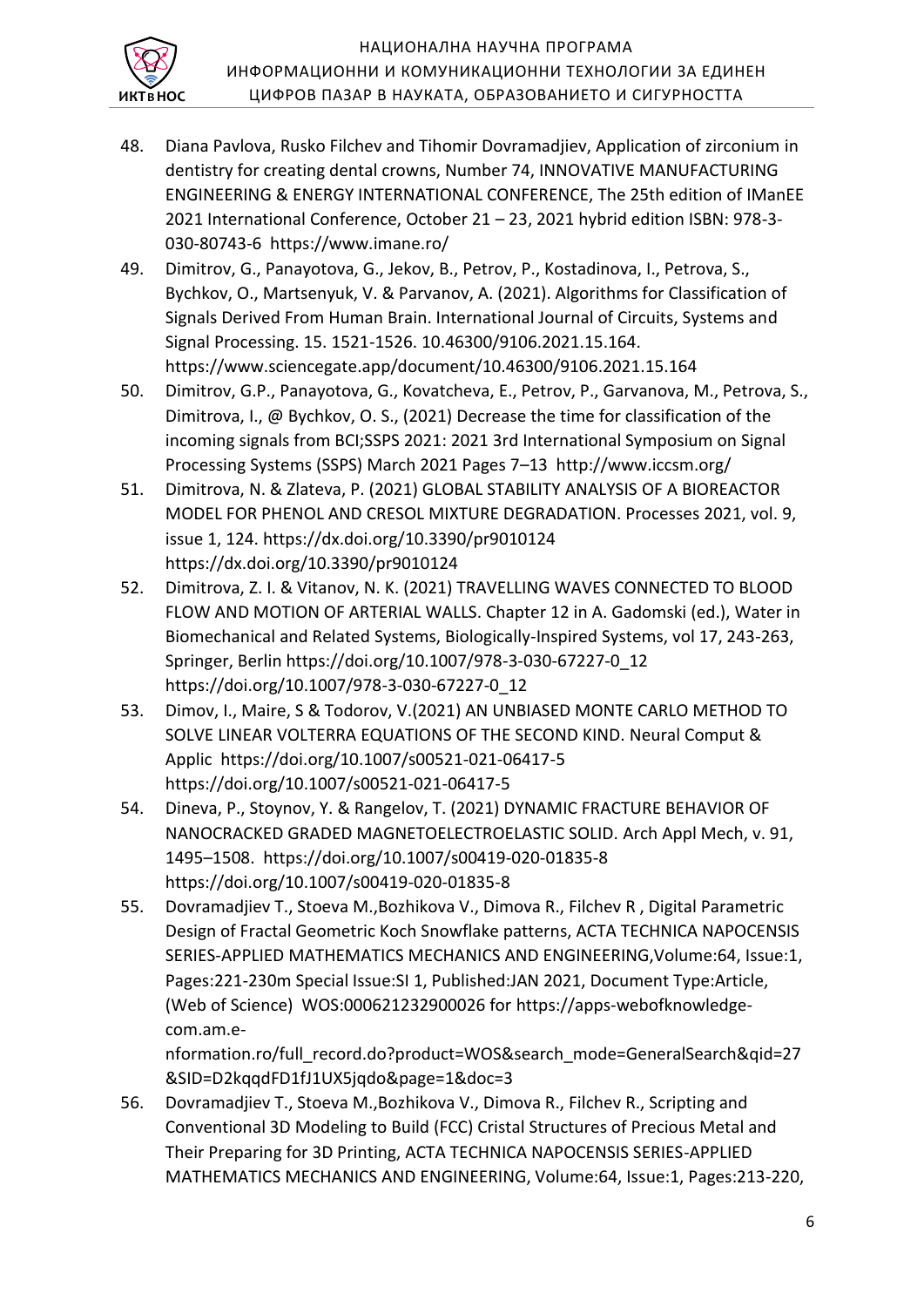

Special Issue:SI 1, Published:JAN 2021, Document Type:Article (Web of Science) WOS:000621232900025 for https://apps-webofknowledge-com.am.enformation.ro/full\_record.do?product=WOS&search\_mode=GeneralSearch&qid=27 &SID=D2kqqdFD1fJ1UX5jqdo&page=1&doc=2

- 57. Dovramadjiev, T., Pavlova, D., & Radeva, J. (2021). Information and Communication Technology Application in Healthcare with Computer-Aided Design of Immediate Partial Dentures. In J. Kalra, N. J. Lightner, & R. Taiar (Eds.), Advances in Human Factors and Ergonomics in Healthcare and Medical Devices (pp. 203–210). Springer International Publishing. https://link.springer.com/chapter/10.1007/978-3-030- 80744-3\_26
- 58. Dzimbova, T., Sapundzhi, F., Mavrevski, R., Milanov, P. (2020) Determination of the Structural Requirements of μ-Opioid Receptor Ligands with Docking. AIP Conference Proceedings 2302, 050001. Determination of the structural requirements of μ-Opioid receptor ligands with docking: AIP Conference Proceedings: Vol 2302, No 1 (scitation.org)
- 59. E. Atanassov, D. Georgiev, T. Gurov, S. IvanovskaOn the Use of Low-discrepancy Sequences in the Training of Neural Networks, Large Scale Scientific Computing, Sozopol 2021, to appear in Lecture Notes in Computer Sciencе
- 60. Eng. Georgi Kolev, Assoc. Prof. Elena Koleva, PhD Development of remote control "smart home" system, International Scientific Journal "Science. Business. Society", Vol. 5 (2020), Issue 3, pg(s) 112-115. https://stumejournals.com/journals/sbs/2020/3/112
- 61. Gaidarsky, I. & Minchev, Z. (2021). INSIDER THREATS TO IT SECURITY OF CRITICAL INFRASTRUCTURES, In Tagarev, T., Atanassov, K.T., Kharchenko, V., Kacprzyk, J. (Eds) Digital Transformation, Cyber Security and Resilience of Modern Societies. Studies in Big Data Series. Springer, Cham. 381-394
- 62. Georgi Georgiev, Diyana Kinaneva, Georgi Hristov, Plamen Zahariev, Analysis of Different Types of Neural Networks and their Application to Real-World Challenges, 59-th ANNUAL SCIENTIFIC CONFERENCE of Angel Kanchev University of Ruse and Union of Scientists - Ruse "New Industries, Digital Economy, Society - Projections of the Future III", 2020 http://conf.uni-ruse.bg/bg/docs/cp20/bp/bp-5.pdf,
- 63. Georgi P. Dimitrov, Pavel Petrov, Inna Dimitrova, Galina Panayotova, Galina Panayotova, Olexiy S. Bychkov, Eugenia Kovatcheva, Snejana Petrova; "Decrease the time for classification of the incoming signals from BCI",2021 5th International Conference on Computer, Software and Modeling, (Annual meeting of JSW | July 21- 23, Rome, Italy),http://www.iccsm.org/ http://www.iccsm.org/
- 64. Georgiev, A., Mihnev, P., Stefanova, E., Nikolova, N., Antonova, A., & Stefanov, K. (2021). DIGITAL TOOLS TO SUPPORT COMPETENCE-BASED LEARNING APPROACHES IN HIGHER EDUCATION. INTED2021 Proceedings, 4768–4777. https://doi.org/10.21125/inted.2021.0967 https://library.iated.org/view/GEORGIEV2021DIG
- 65. Georgiev, P., Drenchev, N., Hadjiivanov, K., Ollivier, J., Unruh, T. & Albinati, A. (2021) Dynamics of Bound States of Dihydrogen at Cu(I) and Cu(II) Species Coordinated near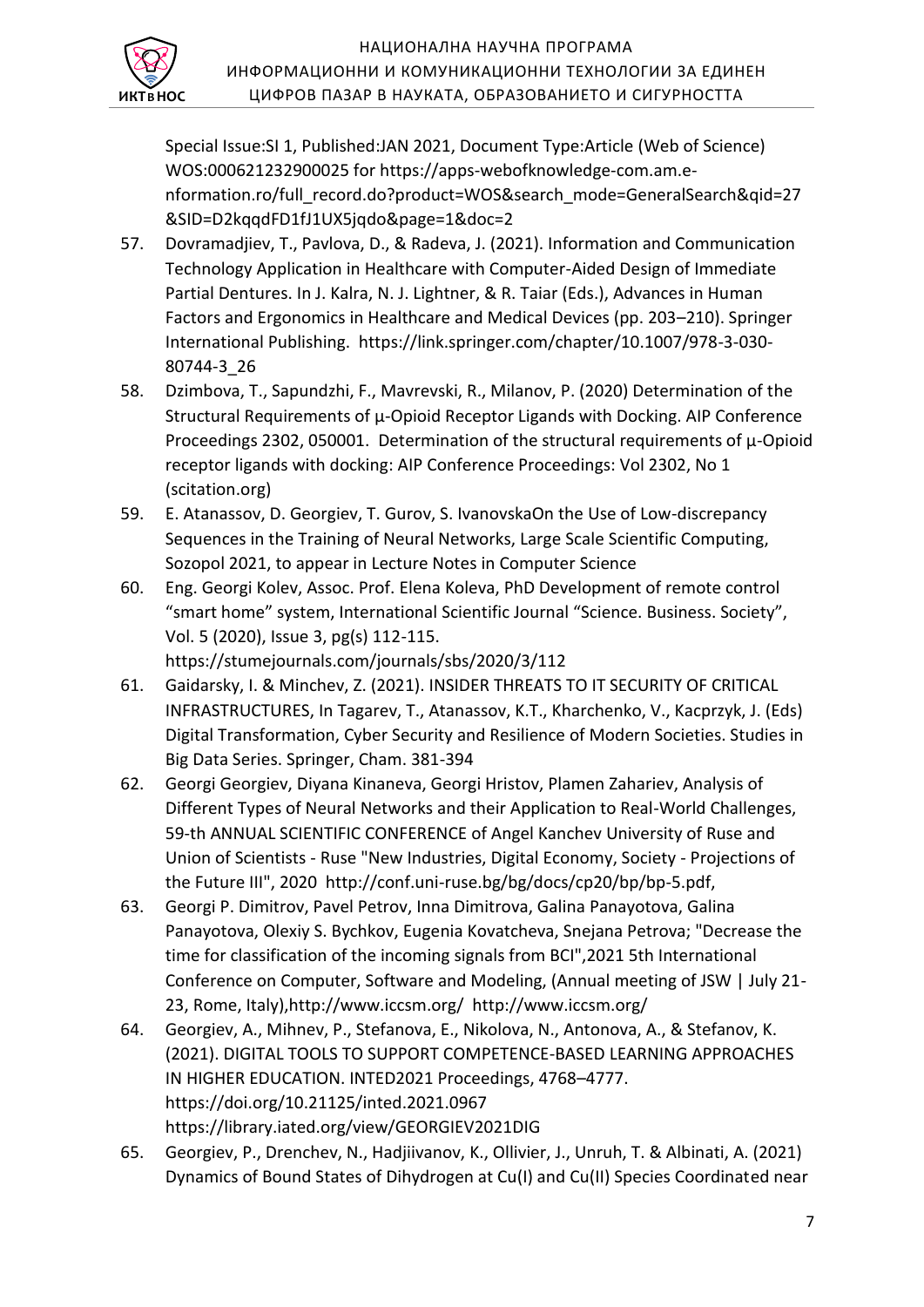

One and Two Zeolite Framework Aluminium Atoms: A Combined Sorption, INS, IR and DFT Study, preprint Dynamics of Bound States of Dihydrogen at Cu(I) and Cu(II) Species Coordinated near One and Two Zeolite Framework Aluminium Atoms: A Combined Sorption, INS, IR and DFT Study (chemrxiv.org)

- 66. Gotsov, T. & Todorov, V. (2021) RESEARCH OF THE USE OF BATTERY SHUNTING LOCOMOTIVE WITH REGENERATIVE BRAKE. Studies in Computational Intelligence, Springer, https://doi.org/10.1007/978-3-030-82397-9\_26 https://doi.org/10.1007/978-3-030-82397-9\_26
- 67. Harizanov, S., Margenov, S. & Popivanov, N., 2021, Spectral Fractional Laplacian with Inhomogeneous Dirichlet Data: Questions, problems, Solutions. Studies in Computational Intelligence, 961, pp. 123-138 https://link.springer.com/chapter/10.1007%2F978-3-030-71616-5\_13
- 68. Harizanov, S., Margenov, S., 2021 Numerical Solution of Spectral Space-Fractional Diffusion Problems: Recent Advances and Challenges Beyond the Scalar Elliptic Case. AIP Conference Proceedings приета за печат
- 69. Hasanov, V. (2021) POSITIVE DEFINITE SOLUTIONS OF A LINEARLY PERTURBED MATRIX EQUATION. Annals of the Academy of Romanian Scientists: Series on Mathematics and its Applications 13(1-2), 5-19, http://aos.ro/wpcontent/anale/MVol13Nr1-2Art.1.pdf http://aos.ro/wp-content/anale/MVol13Nr1- 2Art.1.pdf
- 70. Iliev, I. & Proykova, A., Optimization of containers for the HPC Clucter "NESTUM", Сборник доклади от 13-та Национална конференция Образованието и изследванията в информационното общество, 2020, ISSN 2534-8663, 64-67
- 71. Iliev, А., Kyurkchiev, N., Rahnev, A. & Terzieva, T., (2021) А refinement of the Бoh's algorithm for computing modular multiplicative inverse. International Electronic Journal of Pure and Applied Mathematics, Vol. 15(1), 45-53. https://www.researchgate.net/publication/352170121\_A\_Refinement\_of\_the\_Boh's Algorithm for Computing Modular Multiplicative Inverse
- 72. Ivanov, N. & Tasheva, A. (2021) A hot decomposition procedure: operational monolith system to microservices, IEEE Interational Conference "Automatics and Informatics'2021" (ICAI'21), 30 Sep – 3 Oc 2021 (in press)
- 73. Ivanova Veronika, Plamen Vasilev, Ivilin Stoianov, Rumen Andreev, Ani Boneva, Design of Multifunctional Operating Station based on Augmented Reality (MOSAR), Journal Cybernetics and Information Technologies, Print ISSN: 1311-9702,Online ISSN: 1314-4081, Vol. 21, No. 1, Institute of Information and Communication Technologies – BAS, SJR (SCOPUS) 2019: 0,31, Q2, ID 127-20, DOI: 10.2478/cait-2021- 0009, 2021, pp. 119-136 https://cit.iict.bas.bg/CIT-2021/v-21-1/10341- Volume21\_Issue\_1-09\_paper.pdf
- 74. Ivanova, Ts. I. & Vitanov, N. K. (2021) ANALYSIS OF THE DYNAMICS OF THE AMOUNTS OF SUBSTANCES IN NODES OF A CHANNEL OF A NETWORK. AIP Conference Proceedings, 2321, 030015, https://doi.org/10.1063/5.0040094 https://doi.org/10.1063/5.0040094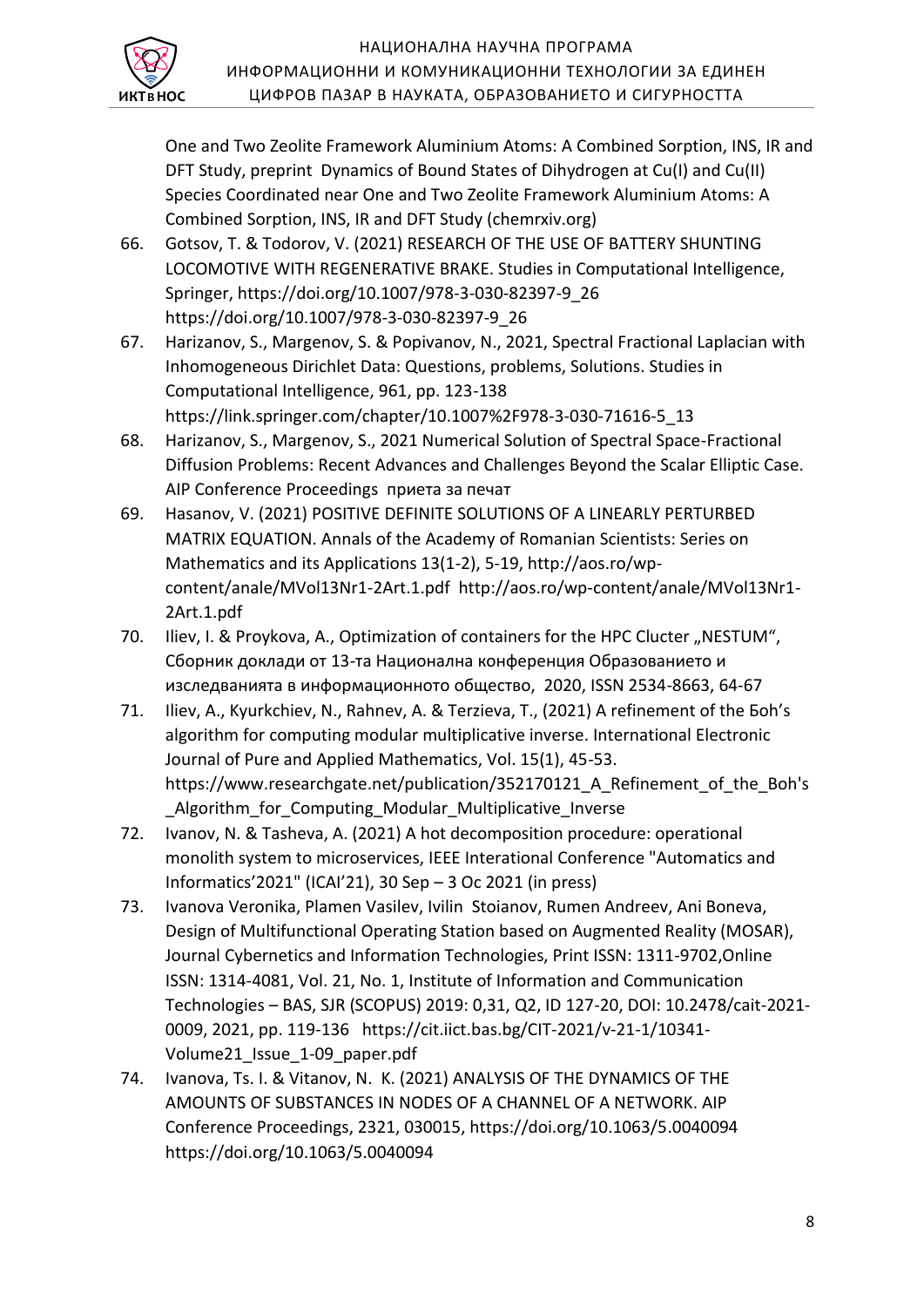

- 75. K. Stoykov, M. Lazarova, Analysing Privacy Policies, Proc. of 10th International Scientific Conference "Engineering, Technologies and Systems" (TechSys'2021), Plovdiv, Bulgaria, 27–29 May, 2021, AIP Conference Proceedings, e-ISSN:1551-7616
- 76. Kabakchiev H., Behar V., Garvanov I., Kabakchieva D., Kabakchiev A., Rohling H., Bentum M., Fernandes J., (2021) Air Object Detection Using Pulsar FSR, 17-th International Conference on Electrical Machines, Drives and Power Systems ELMA 2021, 1 - 4 July 2021, Sofia, Bulgaria. http://e-university.tu-sofia.bg/econf/?konf=174
- 77. Katzarov, I., Ilieva, N. and Drenchev, L., 2021. Quantum Effects on 1/2[111] Edge Dislocation Motion in Hydrogen-Charged Fe from Ring-Polymer Molecular Dynamics. Lecture Notes in Computer Science, accepted. Приета за печат
- 78. Kishkin, K., Arnaudov, D., Todorov, V. & Fidanova, S. (2021) MULTICRITERIAL EVALUATION AND OPTIMIZATION OF AN ALGORITHM FOR CHARGING ENERGY STORAGE ELEMENTS. Communication Papers of 2021 Federated Conference on Computer Science and Information Systems, Polish Information Processing Society, 61-63, https://doi.org/10.15439/2021F55 https://doi.org/10.15439/2021F55
- 79. Koleva, Е.,Коleva, L., Tsonevska, T. (2020) 3D ELECTRON BEAM DISTRIBUTION ESTIMATION BY NEYRAL MODALS, International Scientific Journal on Mathematical Modeling, Vol. 4, Issue 3, ря(s) 79-81 https://stumejournals.com/journals/mm/2020/3/79
- 80. Kolkovska, N., Dimova, M. & Kutev, N. (2021) ORBITAL STABILITY OF SOLITARY WAVES TO DOUBLE DISPERSION EQUATIONS WITH COMBINED POWER-TYPE NONLINEARITY. Mathematics, 9 (12), 1398, https://www.mdpi.com/2227-7390/9/12/1398 https://www.mdpi.com/2227-7390/9/12/1398
- 81. Kostadinova, I., Petrova, P., Jekov, B., Application of "Internet of things" to assess the student's concentration in a pandemic. Proceedings of EDULEARN2021, 5th-6th July 2021, https://library.iated.org/view/KOSTADINOVA2021APP
- 82. Krasimira Bozhanova, Yoan Dinkov, Ivan Koychev, Maria Castaldo, Tommaso Venturini, Preslav Nakov - Predicting the Factuality of Reporting of News Media Using Observations About User Attention in Their YouTube Channels - Recent Advances in Natural Language Processing 2021 (indexed by Scopus)
- 83. Kutev, N. & Rangelov, T. (2021) APPLICATION OF HARDY INEQUALITIES FOR SOME SINGULAR PARABOLIC EQUATIONS. preprint, arXiv:2108.01650v1 [math.AP], 3 August 2021; AIP Conference Proceedings NTADES2021, to appear
- 84. Kutev, N. & Rangelov, T. (2021) SHARP HARDY INEQUALITIES IN AN EXTERIOR OF A BALL. AIP Conference Proceedings 2321, 030019-1-030019-11 https://doi.org/10.1063/5.0040127 https://doi.org/10.1063/5.0040127
- 85. Kutev, N. & Tabakova, S. (2021) ANALYSIS OF GENERAL UNSTEADY FLOW OF CARREAU–YASUDA FLUID IN A PIPE. AIP Conference Proceedings NTADES2021, to appear
- 86. Kutev, N. & Tabakova, S. (2021) OSCILLATORY FLOW OF CARREAU–YASUDA FLUID IN A PIPE, AIP Conference Proceedings AMiTaNS2021, to appear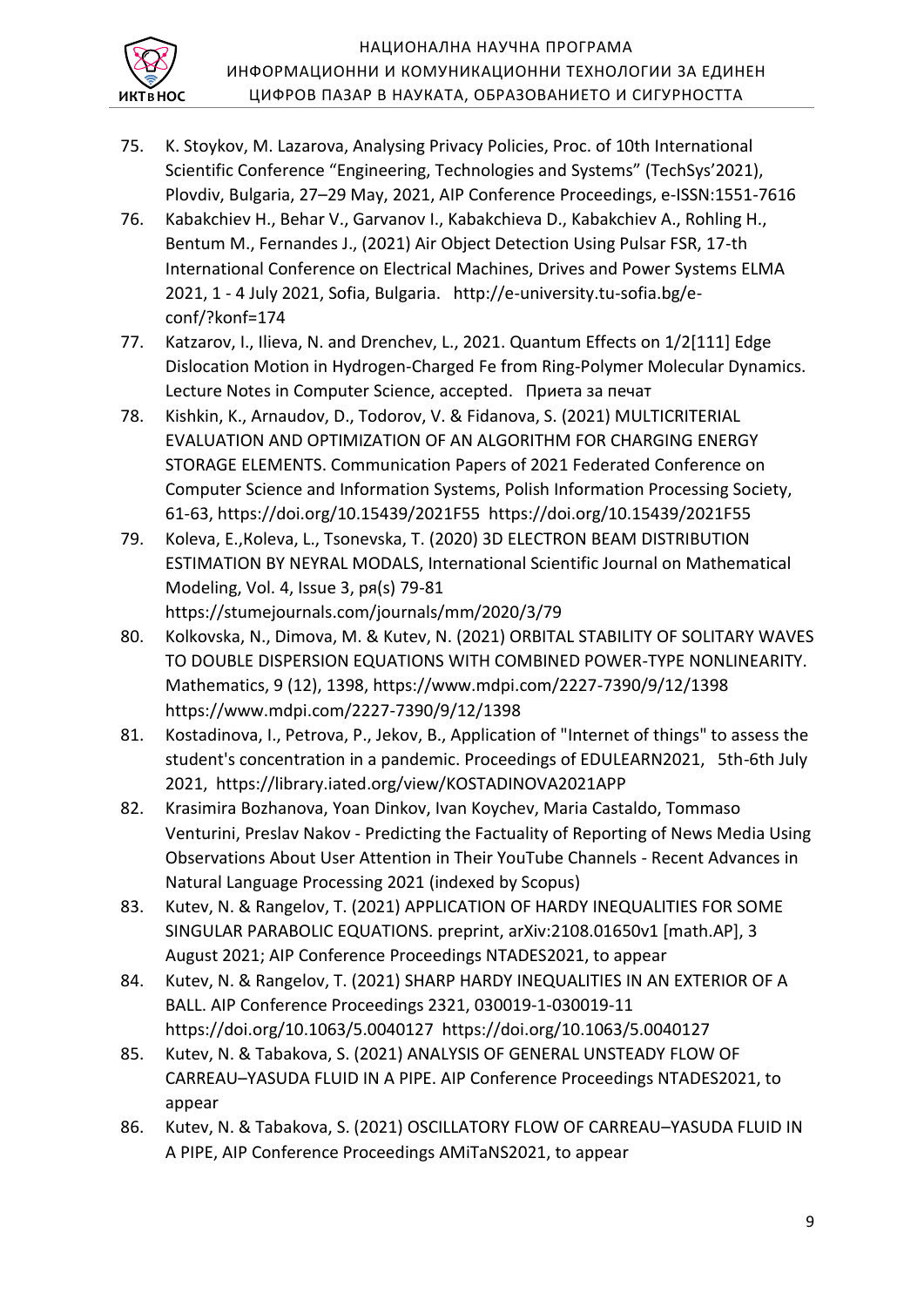

- 87. Kutev, N., Dimova, M. & Kolkovska, N. (2021) A NOTE ON ORBITAL STABILITY OF SOLITARY WAVES TO DOUBLE DISPERSION EQUATION. AIP Conference Proceedings NTADES2021, to appear
- 88. Kutev, N., Tabakova, S. & Radev, S. (2021) UNSTEADY FLOW OF CARREAU FLUID IN A PIPE. Zeitschrift für Angewandte Mathematik und Physik, https://doi.org/10.1007/s00033-021-01624-5 https://doi.org/10.1007/s00033-021- 01624-5
- 89. Kyurkchiev, N. (2021) Some Intrinsic Properties of Adaptive Functions to Piecewise Smooth Data, Plovdiv University Press, p. 200. https://www.researchgate.net/publication/351942970 Some Intrinsic Properties o f Adaptive Functions to Piecewise Smooth Data
- 90. Kyurkchiev, N., (2021) A note on the Burr-Hatke-expotential model. Some applications, Comptes rendus de I'Acade'mie Bulgare des Sciences, Mathematics, Vol 74(4), 488-495. http://www.proceedings.bas.bg/
- 91. Kyurkchiev, N., A. Iliev, A. Rahnev, On a Cumulative Function with "Polynomial Variable Transfer". Some Applications, Communications in Applied Analysis, 24, № 1, 2020, p. 47-59, ISSN: 1083-2564, DOI: 10.12732/caa.v24i1.4, https://acadsol.eu/en/articles/24/1/4.pdf
- 92. Kyurkchiev, N., Iliev, A. & Rahnev, A., (2020) A family of recurrence generated functions based on the logistic function with polynomial variable transfer. Some Approximation and Modelling Aspects. International Journal of Differential Equations and Applications, Vol. 19(1), 143-151. http://ijpam.eu/en/index.php/ijdea/article/view/5916/234
- 93. Kyurkchiev, N., Iliev, A., Rahnev, A. & Terzieva, T. (2021) On the Extended Half– Logistic Model by H. Bakouch with "Polynomial Variable Transfer". Application to Approximate the Specific "Data BG COVID–19", AIP Conference Proceedings, Vol. 2321(1). https://aip.scitation.org/doi/abs/10.1063/5.0040122
- 94. Kyurkchiev, N., Iliev, A., Rahneva, O. & Kyurkchiev, V. (2021) A look at some trigonometric-G families with baseline inverted exponential (cdf). Applications. International Journal of Differential Equations and Applications, Vol. 20(1), 103–119. https://www.ijpam.eu/en/index.php/ijdea/article/view/5950/249
- 95. Kyurkchiev, N., Kyurkchiev, V., Iliev, A., Rahnev, A. (2021) A look at the Modified SIRD Models with "Intervention Polynomial Factor". Methodological Aspects. II. International Journal of Differential Equations and Applications, Vol. 20(1), 31-41. https://www.researchgate.net/publication/352225867 A Look at the Modified SI RD Models with Intervention Polynomial Factor Methodological Aspects II
- 96. Kyurkchiev, V., Vasileva, M., Iliev, A., Rahnev, A. & Kyurkchiev, N. (2021) Comments on some inverted cumulative distributions: "Saturation in the Hausdorff Sense", Applications, International Journal of Differential Equations and Applications, Vol. 20(2), 187–196. http://www.ijpam.eu/en/index.php/ijdea/article/view/5960
- 97. Lazarova, M., Markov, S. & Vassilev, A. DYNAMICAL SYSTEMS INDUCED BY REACTION NETWORKS WITH APPLICATION TO EPIDEMIOLOGICAL OUTBREAKS. AIP Conference Proceedings AMiTaNS2021, to appear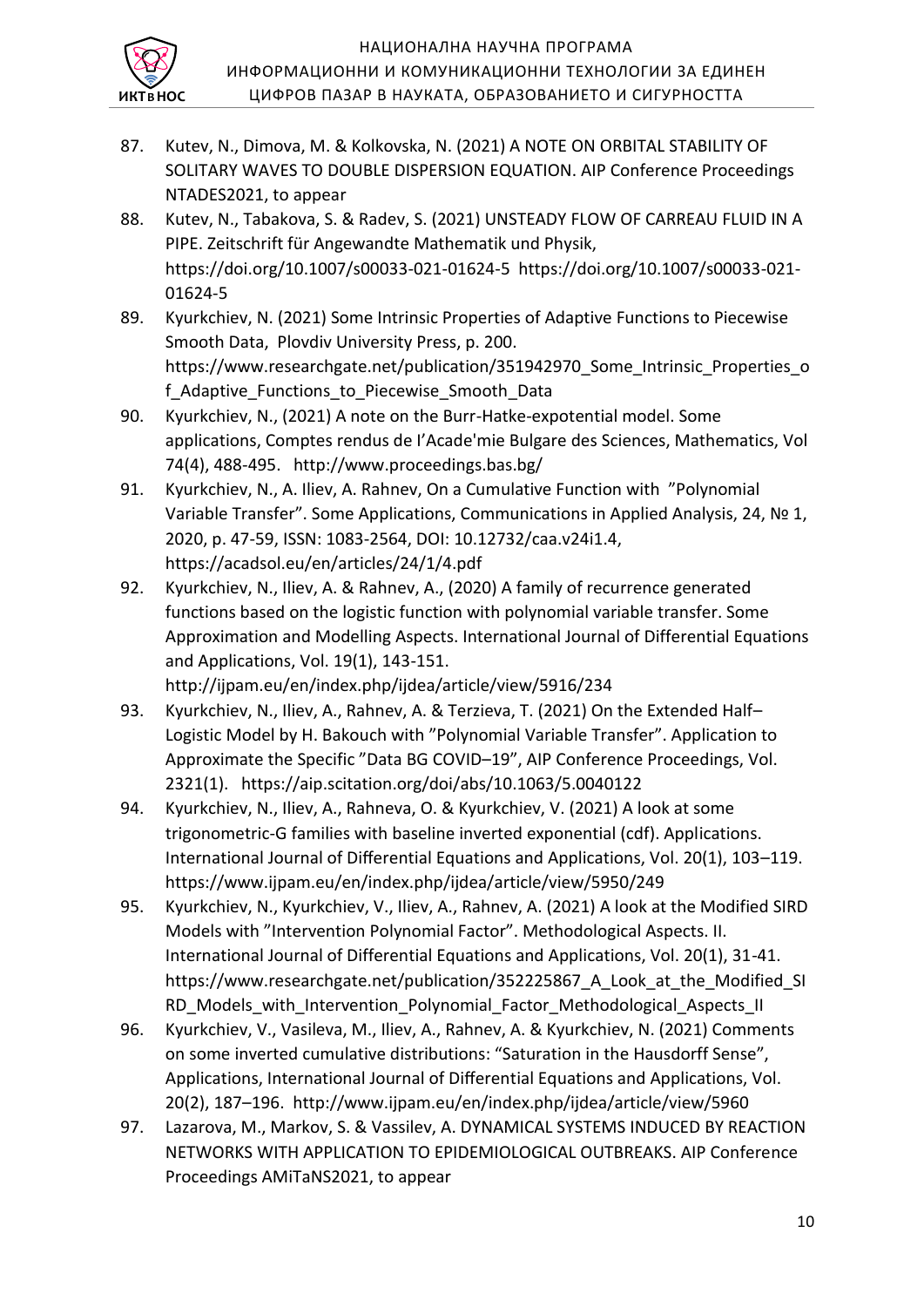

98. Malinova, M. (2021) Investigating new dependencies in the structure of near-rings over finite cyclic groups, International Journal of Differential Equations and Applications, Vol. 20(2), 197–206.

http://www.ijpam.eu/en/index.php/ijdea/article/view/5961

- 99. Manolis, G., Dineva, P., Rangelov, T. & Sfyris, D. (2021) MECHANICAL MODELS AND NUMERICAL SIMULATIONS IN NANOMECHANICS: A REVIEW ACROSS THE SCALES. Eng. Anal. Bound. Elem., vol. 128, 149-170, https://doi.org/10.1016/j.enganabound.2021.04.004 https://doi.org/10.1016/j.enganabound.2021.04.004
- 100. Margenov, S., Popivanov, N., Ugrinova, I., Harizanov, S., Hristov, T., 2021 Mathematical and computer modeling of COVID-19 transmission dynamics in Bulgaria by time-dependent inverse SEIR model. AIP Conference Proceedings, 2333, 090024 https://aip.scitation.org/doi/abs/10.1063/5.0041868
- 101. Markov, S. M. (2021) THE GOMPERTZ MODEL REVISITED AND MODIFIED USING REACTION NETWORKS: MATHEMATICAL ANALYSIS. Biomath 10, 2110023, http://dx.doi.org/10.11145/j.biomath.2021.10.023 http://dx.doi.org/10.11145/j.biomath.2021.10.023
- 102. Matrenin P., Myasnichenko V., Sdobnyakov N., Sokolov D., Fidanova S., Kirilov L., Mikhov R. (2021) Generalized Swarm Intelligence Algorithms with Domain-Specific Heuristics. IJAES International Journal of Artificial Intelligence, 10, 1, 2021, pp. 157- 165. ISSN:2089-4872, DOI:10.11591/ijai.v10.i1.pp157-165 DOI:10.11591/ijai.v10.i1.pp157-165
- 103. Mavrevski R., Traykov M., Trenchev I. Finding the shortest path in a graph and its visualization using C# and WPF. International Journal of Electrical and Computer Engineering, 2020, 10(2), 2054-2059. ISSN: 2088-8708, http://ijece.iaescore.com/index.php/IJECE/article/view/19843
- 104. Measurement of B\_\mathrm{c}c(2S)^++ and B\_\mathrm{c}^\*c\*(2S)^++ cross section ratios in proton-proton collisions at \sqrt{s} =s= 13 TeV, CMS Collaboration, Albert M Sirunyan (Yerevan Phys. Inst.) et al., Published in: Phys.Rev.D 102 (2020) 9, 092007 https://journals.aps.org/prd/abstract/10.1103/PhysRevD.102.092007
- 105. Measurement of the CPCP-violating phase \phi \mathrm{s}φs in the B^0\_\mathrm{s}\tos0→ J/\psi\, \phi/ψφ(1020) \to \mu^+\mu^-→μ+μ-K^++K^-channel in proton-proton collisions at \sqrt{s} =s= 13 TeV, CMS, Collaboration, Albert M Sirunyan),…, et al., Published in: Phys.Lett.B 816 (2021) 136188 https://www.sciencedirect.com/science/article/pii/S0370269321001283?via%3Dihub
- 106. Mihnev P., Antonova A., Georgiev A., Stefanov K., Stefanova E., Nikolova N. (2021) Designing a Competence-Based Learning Course with Digital Tools in Higher Education. In: Rocha Á., Adeli H., Dzemyda G., Moreira F., Ramalho Correia A.M. (eds) Trends and Applications in Information Systems and Technologies. WorldCIST 2021. Advances in Intelligent Systems and Computing, vol 1367, pp 202-211. Springer, Cham. https://doi.org/10.1007/978-3-030-72660-7\_20 https://link.springer.com/chapter/10.1007/978-3-030-72660-7\_20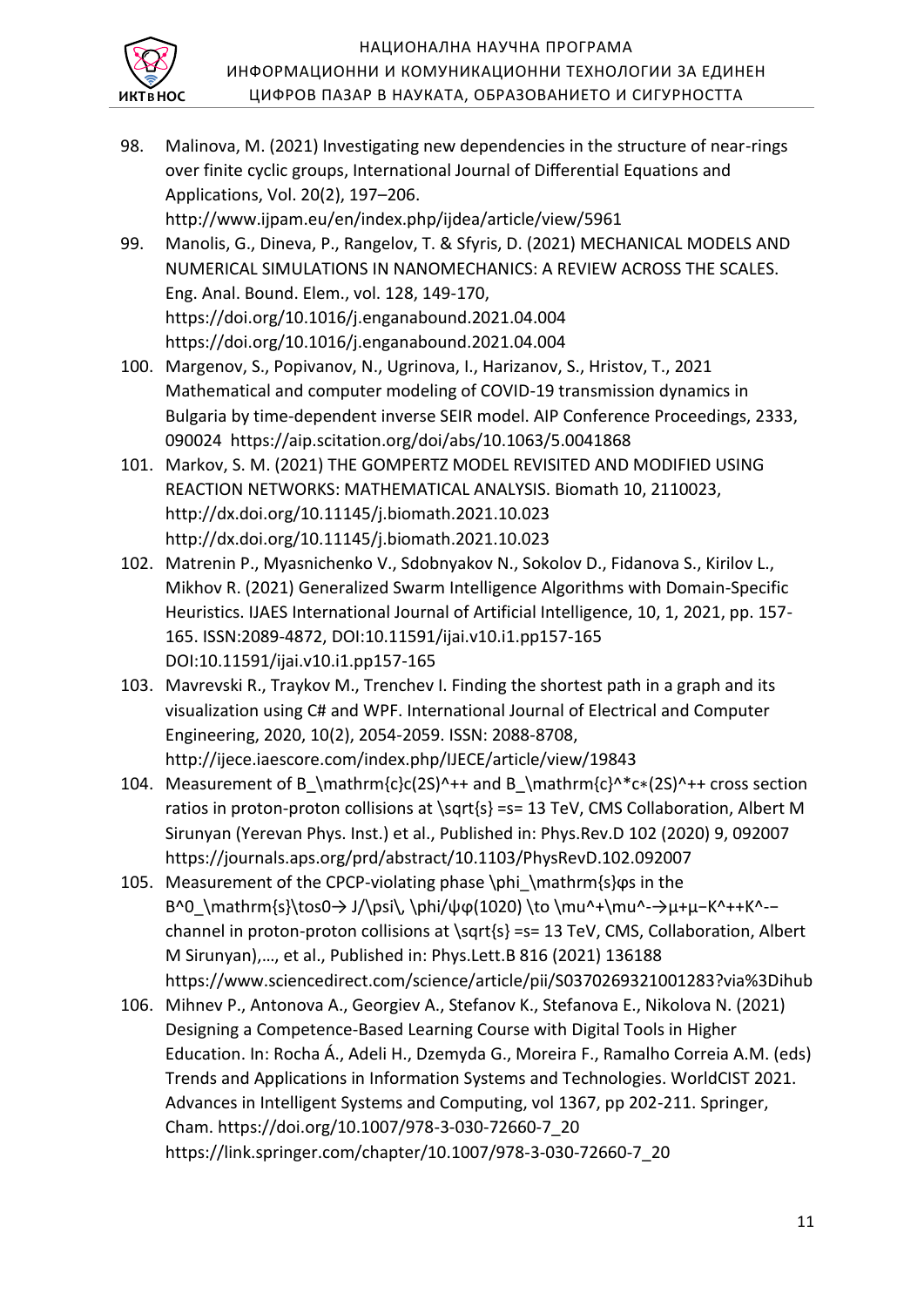

- 107. Mikhov R., Myasnichenko V., Fidanova S., Kirilov L., Sdobnyakov N. (2021) Influence of the Temperature on Simulated Annealing Method for Metal Nanoparticle Structures Optimization. In: Ivan Georgiev, Hristo Kostadinov, Elena Lilkova (Eds.) Advanced Computing in Industrial Mathematics BGSIAM 2018. Studies in Computational Intelligence, 961, pp. 278-290. Springer, 2021, ISBN:978-3-030-71616- 8, ISSN:1860-9503, DOI: 10.1007/978-3-030-71616-5\_25. DOI: 10.1007/978-3-030- 71616-5\_25
- 108. Mikhov R., Myasnichenko V., Kirilov L., Sdobnyakov N., Matrenin P., Sokolov D., Fidanova S. (2022 - under press) On the Problem of Bimetallic Nanostructures Optimization: An Extended Two-Stage Monte Carlo Approach. In: Recent Advances in Computational Optimization. Studies in Computational Intelligence, 986, Springer, 2022, eBook ISBN:978-3-030-82397-9
- 109. Moreno-Indias, I., Lahti, L., Nedyalkova, M., Elbere, I., Roshchupkin, G., Adilovic, M., Aydemir, O., Bakir-Gungor, B., Santa Pau, E., D'Elia, D., Desai, M., Falquet, L., Gundogdu, A., Hron, K., Klammsteiner, T., Lopes, M., Marcos-Zambrano, L., Marques, C., Mason, M., May, P., Pašić, L., Pio, G., Pongor, S., Promponas, V., Przymus, P., Saez-Rodriguez, J., Sampri, A., Shigdel, R., Stres, B., Suharoschi, R., Truu, J., Truică, C., Vilne, B., Vlachakis, D., Yilmaz, E., Zeller, G., Zomer, A., Gómez-Cabrero, D. & Claesson, M., 2021. Statistical and Machine Learning Techniques in Human Microbiome Studies: Contemporary Challenges and Solutions. Frontiers in Microbiology, 12. https://www.frontiersin.org/articles/10.3389/fmicb.2021.635781/full
- 110. Myasnichenko V., Fidanova S., Mikhov R., Kirilov L., Sdobnyakov N. (2021) Representation of Initial Temperature as a Function in Simulated Annealing Approach for Metal Nanoparticle Structures Modeling. In: (I. Dimov, S. Fidanova – Eds.) Advances in High Performance Computing HPC 2019. Studies in Computational Intelligence, 902, pp. 61-72. Springer, 2021, ISSN 1860-949X, DOI: 10.1007/978-3- 030-55347-0 DOI: 10.1007/978-3-030-55347-0
- 111. Myasnichenko V., Mikhov R., Kirilov L., Sdobnyakov N., Sokolov D., Fidanova S. (2022 under press) Simulation of Diffusion Processes in Bimetallic Nanofilms. In: Recent Advances in Computational Optimization. Studies in Computational Intelligence, 986, Springer, 2022, eBook ISBN:978-3-030-82397-9
- 112. Nakov, O., Trifonov, R., Pavlova, G., & Nakov, P. (2021).Analysis of Software Vulnerabilities, Measures for Prevention and Protection and Security Testing. IEEE Xplore
- 113. Naneva, V., & Stefanova, K. (2021) Implementation of a Custom Visual in BI Tools, International Journal of Differential Equations and Applications, Vol. 20(2), 225–234. http://www.ijpam.eu/en/index.php/ijdea/article/view/5964
- 114. Naydenov, Z., Manolova, A., Tonchev, K., Neshov, N., & Poulkov, V. (2021). Holographic Virtual Coach to Enable Measurement and Analysis of Physical Activities. TSP Proceedings, 288-291. DOI: 10.1109/TSP52935.2021.9522635 https://ieeexplore.ieee.org/document/9522635
- 115. Naydenova I., Kovacheva Zl., Kaloyanova K (2021). Data Quality: Enterprise Initiatives' Issues and WSN Challenges. Sensors & Transducers Journal, 251, 4, IFSA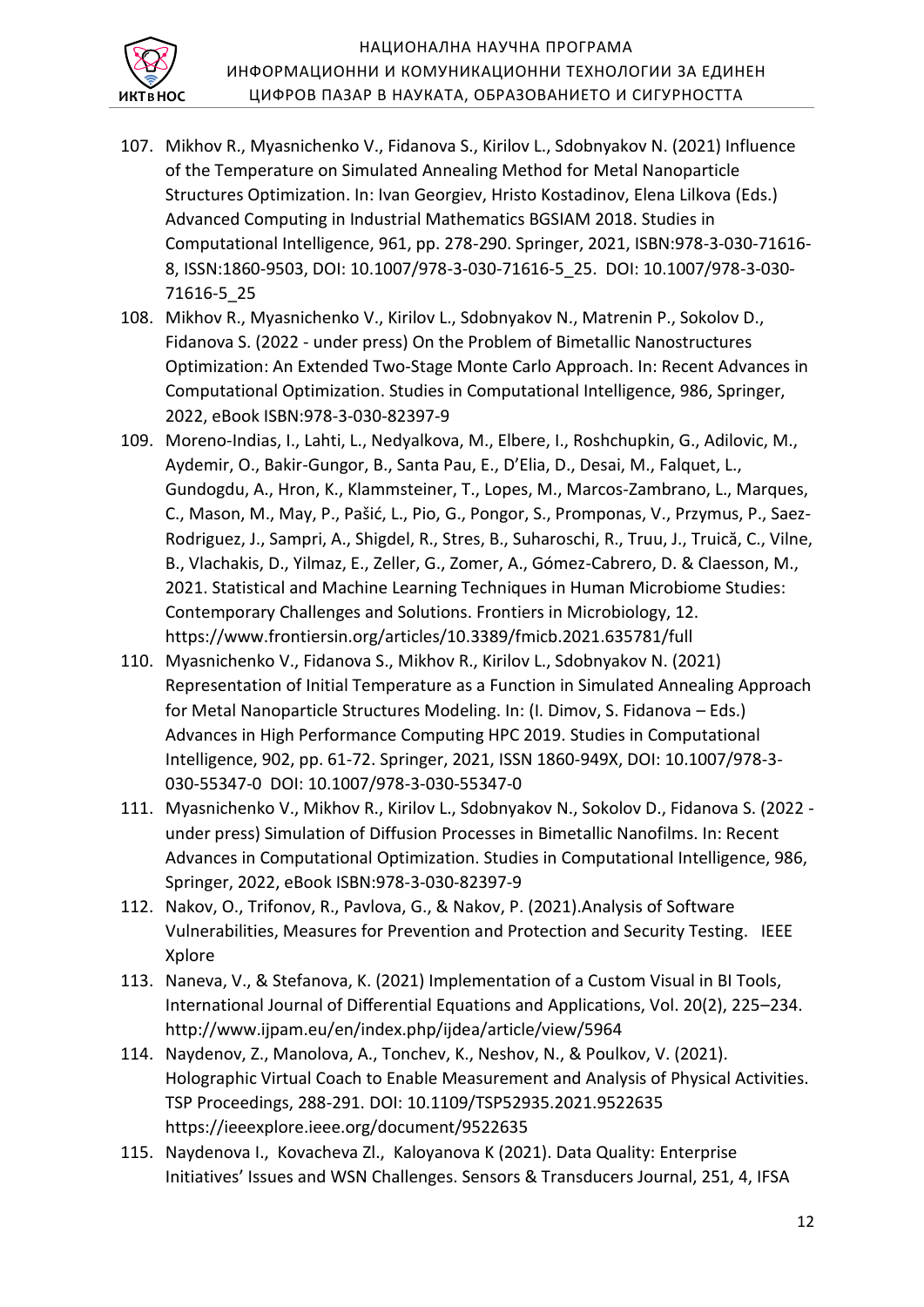

Publishing S.L. (Barcelona, Spain), 2021, ISSN:ISSN: 2306-8515, e-ISSN 1726-5479, 37- 46.

- 116. Naydenova, I., Kovacheva Zl., Kaloyanova K. (2021). Two-phase data quality approach in Data Warehousing Systems, AIP Conference Proceedings of ICNAAM 2021, Rhodes, 20-26 September 2021, (accepted).
- 117. Naydenova, I., Kovacheva Zl., Kaloyanova, K. (2021). Important Data Quality Accents for Data Analytics and Decision Making. Proceedings of the 1st IFSA Winter Conference on Automation, Robotics & Communications for Industry 4.0 (ARCI' 2021), International Frequency Sensor Association (IFSA) Publishing, S. L., 90-95.
- 118. Nedyalkova, M., Sarbu, C., Tobiszewski, M. & Simeonov, V., 2020. Fuzzy Divisive Hierarchical Clustering of Solvents According to Their Experimentally and Theoretically Predicted Descriptors. Symmetry, 12(11), p.1763. https://www.mdpi.com/2073-8994/12/11/1763
- 119. Nedyalkova, M., Vasighi, M., Sappat, С., Kumar, А., Madurga,С., & Simeonov, V. (2021) Therapeutic phytochemicals - inhibition platform for the 2 SARS-CoV-2 spike receptor-binding domain (RBD) by docking scoring, molecular dynamics and machine learning approaches, Pharmaceutics (just accepted) приета за печат
- 120. Nikolaeva, Dimitrichka Zheleva; BOZHIKOVA, Radostina Yankova, Violeta Todorova. Software approach for calculation of stress and elongation in pre-insulated pipe systems for heat supply taking into account change in diameters, In: 2021 IEEE XXX International Scientific Conference Electronics - ET2021, September 16 - 18, 2021, Sozopol, Bulgaria, под рецензиране (Scopus)
- 121. Nikolay Chochev, Todorka Terzieva, Methodological Stages of the Training in Digital Marketing and SEO Optimization, Proc. of Anniversary International Scientific Conference "Research and Education in Mathematics, Informatics and Their Applications" (REMIA'2021), 22–24 October, 2021, Plovdiv, Bulgaria, 147–154, ISBN: 978-619-202-711-7. https://remia2021.fmi-plovdiv.org/wpcontent/uploads/2021/10/3\_3\_3\_RT\_Section-C\_Chochev\_Terzieva\_147\_154.pdf
- 122. Nisheva-Pavlova, M., Mihaylov, I., Hadzhiyski, S., Vassilev, D. (2021) Ontology-based decision support system for dietary recommendations for type 2 diabetes mellitus. Springer LNCS, Vol. 12744, 735-741 https://link.springer.com/chapter/10.1007/978- 3-030-77967-2\_61
- 123. Observation of a new excited beauty strange baryon decaying to  $\Xi$  \mathrm{b} \pi^+ \pi^-Ξb−π+π−, CMS, Collaboration, Albert M Sirunyan, Yerevan Phys. Inst...., et al., (Feb 8, 2021), e-Print: 2102.04524 [hep-ex] https://arxiv.org/abs/2102.04524
- 124. Ostromsky, T., Todorov, V., Dimov, I., & Zlatev, Z. (2021). Sensitivity Studies of an Air Pollution Model by Using Efficient Stochastic Algorithms for Multidimensional Numerical Integration. In I. Dimov & S. Fidanova (Eds.), Advances in High Performance Computing (pp. 184–195). Springer International Publishing. https://doi.org/10.1007/978-3-030-55347-0\_16
- 125. Ostromsky, Ts., Todorov, V., Dimov, I., Georgieva, R., Zlatev, Z., & Poryazov S. (2021). Sensitivity Study of Large-Scale Air Pollution Model Based on Modifications of the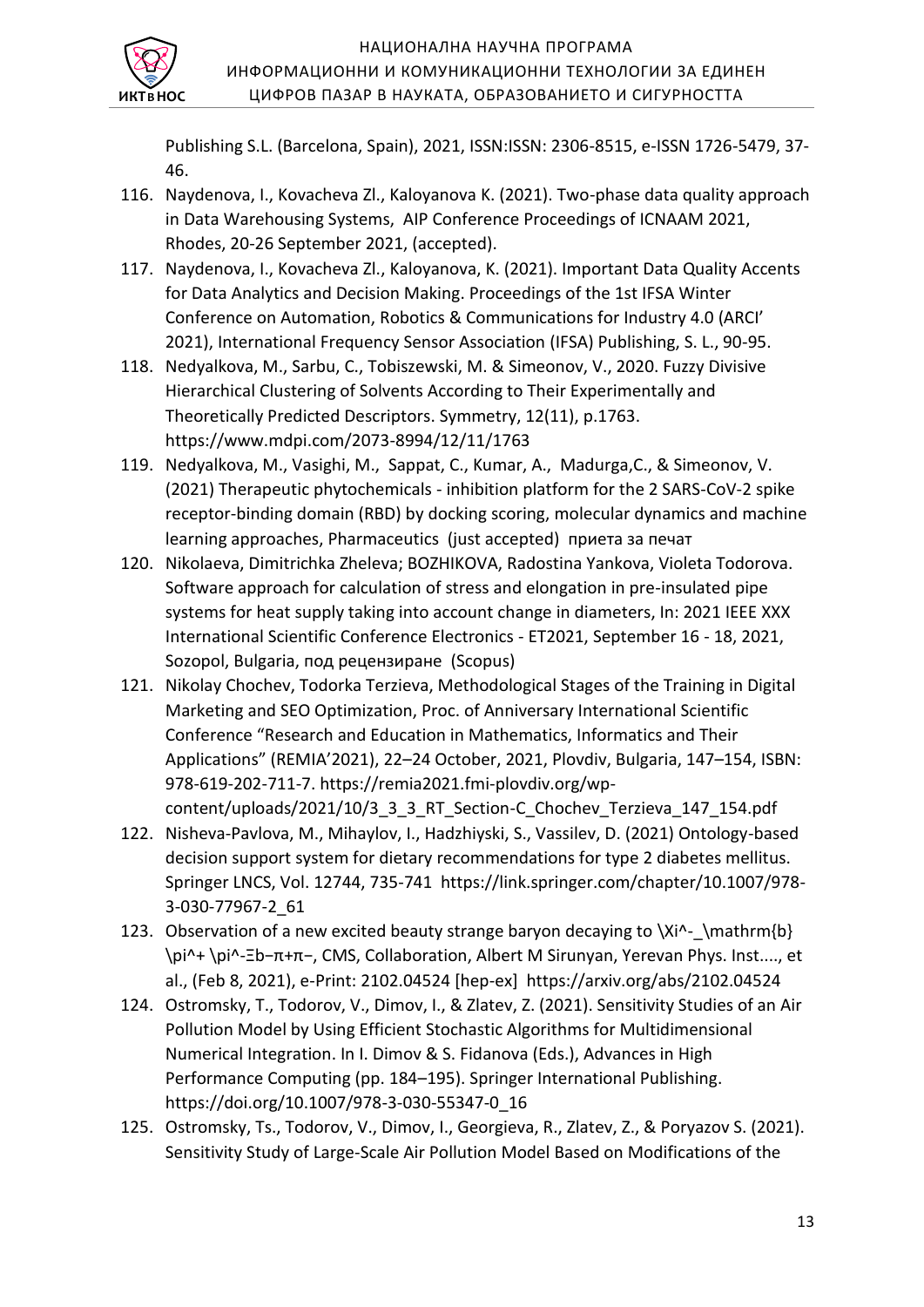

Latin Hypercube Sampling Method, Large-Scale Scientific Computing, Lecture Notes in Computer Science (accepted)

- 126. P. Boyvalenkov, K. Delchev, D. Zinoviev, V. Zinoviev, On two-weight codes, Discrete Mathematics, 344(5), 2021, paper no. 112318, 15 pp. https://www.sciencedirect.com/science/article/pii/S0012365X21000315
- 127. P. Matrenin, V. Myasnichenko, N. Sdobnyakov, D. Sokolov, S. Fidanova, L. Kirilov, R. Mikhov. 2021. Generalized swarm intelligence algorithms with domain-specific heuristics. IAES International Journal of Artificial Intelligence (IJ-AI). Vol. 10, No. 1, March 2021, pp. 157-165. ISSN: 2252-8938, DOI: 10.11591/ijai.v10.i1.pp157-165 https://ijai.iaescore.com/index.php/IJAI/article/view/20788
- 128. Paraskevov, H. & Stefanov, A. (2021) IMPLEMENTATION OF HIDDEN COMMUNICATION CHANNEL IN OSN WITH HISTOGRAM ANALYSIS. AIP Conference Proceedings, vol. 2333, No. 1, p. 070006. https://doi.org/10.1063/5.0041938 https://doi.org/10.1063/5.0041938
- 129. Paraskevov, H., & Stoyanov, B. (2021) STEGANOGRAPHIC ALGORITHM BASED ON CHAOTIC RANDOM SYSTEM ON RASPBERRY PI HARDWARE. AIP Conference Proceedings, vol. 2333, No. 1, p. 070002. https://doi.org/10.1063/5.0042205 https://doi.org/10.1063/5.0042205
- 130. Parvanova, S. & Dineva, P. (2021) DYNAMIC MULTIPLE NANOCAVITIES INTERACTION IN ELASTC ANISOTROPIC FLUIDS. Journal of Theoretical and Applied Mechanics, 51, issue 3, 368–390. https://jtambg.eu/issues.php?year=2021&vol=51&issue=3 https://jtambg.eu/issues.php?year=2021&vol=51&issue=3
- 131. Pavlov, N. (2021) Efficient Matrix Multiplication Using Hardware Intrinsics and Parallelism with C#, International Journal of Differential Equations and Applications, Vol. 20(2), 217–223. http://www.ijpam.eu/en/index.php/ijdea/article/view/5963
- 132. Peltekova, E., Stefanova, E. (2021). The Virtual Reality Potential in Class, INTED2021 Proceedings, pp. 10247-10254. doi: 10.21125/inted.2021.2138. Proceedings Indexed in Web of Science https://library.iated.org/view/PELTEKOVA2021VIR
- 133. Peter Stoilov, An overview of the recent standards and security technologies for wireless local area networks, 59-th ANNUAL SCIENTIFIC CONFERENCE of Angel Kanchev University of Ruse and Union of Scientists - Ruse "New Industries, Digital Economy, Society - Projections of the Future III", 2020 http://conf.uniruse.bg/bg/docs/cp20/3.2/3.2-22.pdf
- 134. Petrov, P., Atanasova, T., Kostadinov, G. (2020). Enhancing Art education in school through augmented reality. 7th SWS International Scientific Conference on Social Sciences - ISCSS 2020, 9-10 December, 2020, Proceedings, 7, 2, 99-106. SGEM World Science (SWS) Society, Austria, 2020, ISBN:978-619-7603-15-6, ISSN:2682-9959, DOI:10.5593/sws.iscss.v2020.7.2/s13.12 DOI:10.5593/sws.iscss.v2020.7.2/s13.12
- 135. Petya Delcheva, Stefka Aneva, Elena Todorova, Stance on Robotics as an Innovative Extracurricular Activity at the Middle School Stage of Bulgarian Schools and Whether Its Realization is Feasible, Proc. of Anniversary International Scientific Conference "Research and Education in Mathematics, Informatics and Their Applications" (REMIA'2021), 22–24 October, 2021, Plovdiv, Bulgaria, 155–162, ISBN: 978-619-202-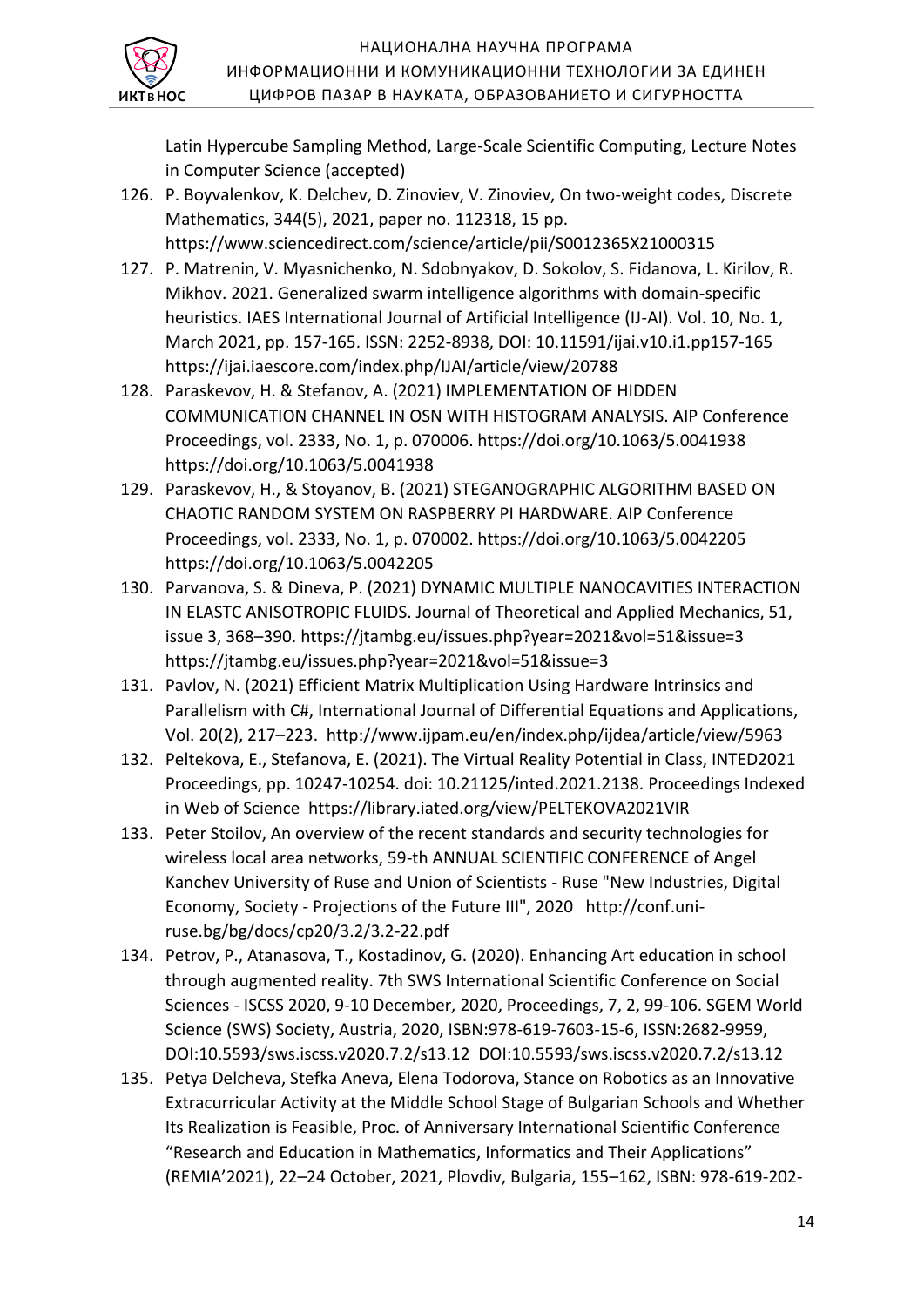

711-7. https://remia2021.fmi-plovdiv.org/wpcontent/uploads/2021/10/3\_3\_4\_RT\_Section-C\_Delcheva\_Aneva\_Todorova\_155\_162.pdf

- 136. Plamen Zahariev, Georgi Hristov, Diyana Kinaneva, Georgi Georgiev, Ivan Beloev, Rosen Daskalov, Teaching geometry and trigonometry with drones – a STEAM-based approach, TEM Journal, 2021 (under review);
- 137. Popova, E. D. (2021) NECESSARY AND SUFFICIENT CONDITIONS FOR REGULARITY OF INTERVAL PARAMETRIC MATRICES. arXiv: 2106.14317 [math.NA], Cornell University http://arxiv.org/abs/2106.14317 http://arxiv.org/abs/2106.14317
- 138. Poryazov, S., Andonov, V., Saranova, E. (2020), An overview of some conceptual models of queuing systems in service networks. International Journal "Information Models and Analyses", ITHEA Publishing House, Vol. 9, No. 3, 2020, 271-299.
- 139. Poryazov, S., Andonov, V., Saranova, E. (2021) Intuitionistic Fuzzy Representation of Uncertainty in Biomedical Operations. Proc. of BioInfoMed'2020 – First International symposium on bioinformatics and biomedicine, October 8-10, 2020, Burgas, Bulgaria. (in press)
- 140. Poryazov, S., Andonov, V., Saranova, E. (2021). Methods for Modelling of Overall Telecommunication Systems. Research in Computer Science in the Bulgarian Academy of Sciences, Studies in Computational Intelligence, 934, Springer, 325-361. Methods for Modelling of Overall Telecommunication Systems | SpringerLink
- 141. Poryazov, S., Andonov, V., Saranova, E., Three Intuitionistic Fuzzy Estimations of Uncertainty in Service Compositions. Selected papers of IWIFSGN 2020, Advances in Intelligent Systems and Computing, Springer Verlag.(под печат)
- 142. Rangelov T. & Dineva, P. (2021) DYNAMIC FRACTURE OF TWO NANO-CRACKS IN GRADED ELASTIC HALF-PLANE. AIP Conference Proceedings 2321, https://doi.org/10.1063/5.0040131 https://doi.org/10.1063/5.0040131
- 143. Rangelov, T. & Dineva, P. (2021) SH-WAVE SCATTERING BY TWO NANOCRACKS IN A GRADED PEM PLANE. AIP Conference Proceedings NTADES2021, to appear
- 144. Rashkov, P. & Kooi, B. W. (2021) COMPLEXITY OF HOST-VECTOR DYNAMICS IN A TWO-STRAIN DENGUE MODEL. Journal of Biological Dynamics 15, 35–72, Taylor &Francis, ISSN: 1751-3758, https://doi.org/10.1080/17513758.2020.1864038 https://doi.org/10.1080/17513758.2020.1864038
- 145. Simona Mihaylova, Iva Borisova, Dzhovani Chemishanov, Preslav Hadzhitsanev, Momchil Hardalov, and Preslav Nakov. "DIPS at CheckThat! 2021: verified claim retrieval." In Faggioli et al. (2021).
- 146. Sirunyan, A. M., Tumasyan, A., Adam, W., Andrejkovic, J. W., Bergauer, T., Chatterjee, S., Dragicevic, M., Escalante Del Valle, A., Frühwirth, R., Jeitler, M., Krammer, N., Lechner, L., Liko, D., Mikulec, I., Pitters, F. M., Schieck, J., Schöfbeck, R., Spanring, M., Templ, S., … Vetens, W. (2021). Observation of a New Excited Beauty Strange Baryon Decaying to \$\mathrm\ensuremath\Xi\_b^\ensuremath-\ensuremath\pi^+\ensuremath\pi^\ensuremath-\$. Phys. Rev. Lett., 126(25), 252003. https://doi.org/10.1103/PhysRevLett.126.252003 https://journals.aps.org/prl/abstract/10.1103/PhysRevLett.126.252003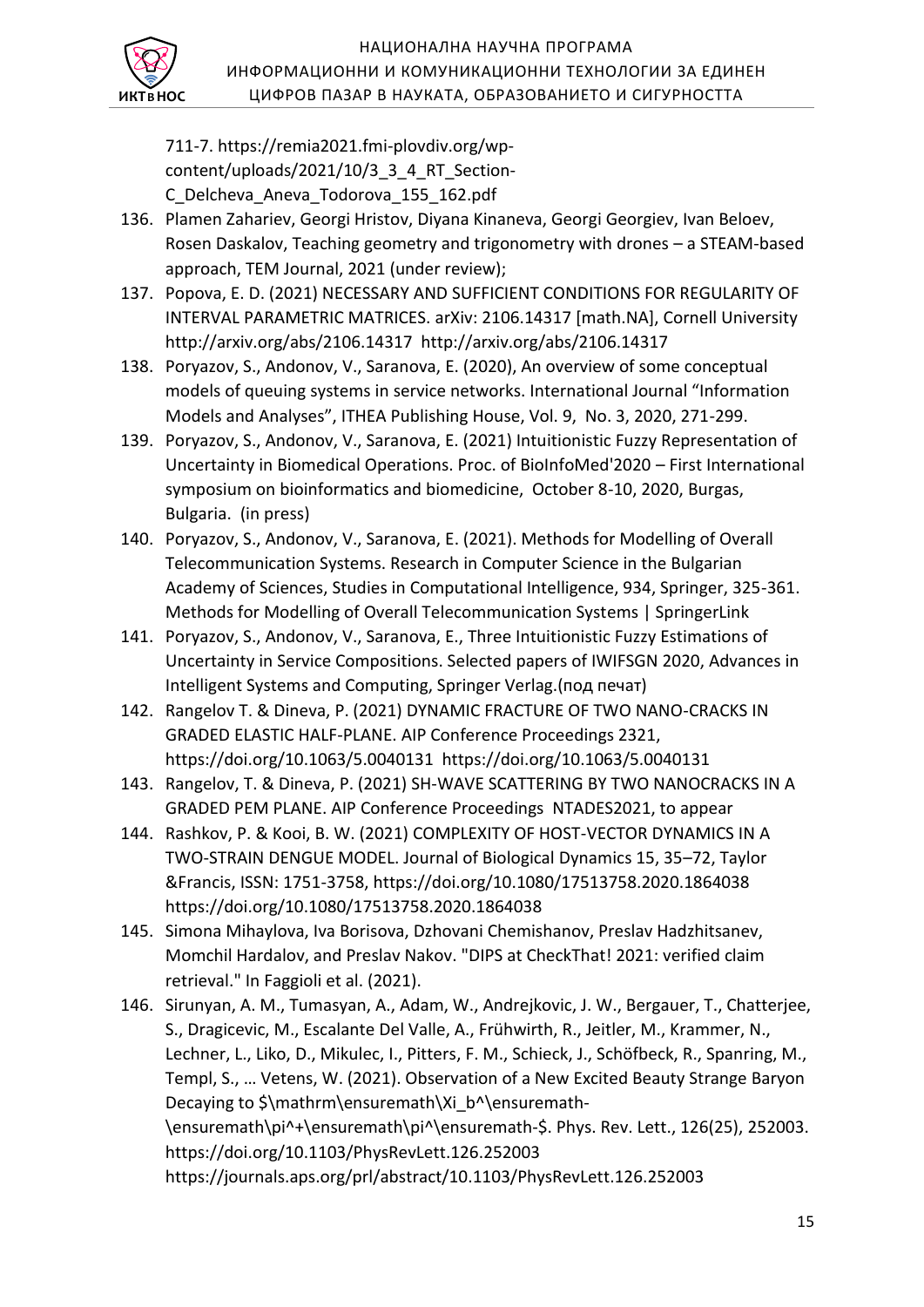

- 147. Sirunyan, A.M., Tumasyan, A. et al. Angular analysis of the decay B+  $\rightarrow$  K $*(892)+\mu+\mu$ in proton-proton collisions at s√s = 8 TeV. J. High Energ. Phys. 2021, 124 (2021). https://doi.org/10.1007/JHEP04(2021)124 https://doi.org/10.1007/JHEP04(2021)124
- 148. Slavchev, D., 2021. Performance Analysis of Hierarchical Semi-separable Compression Solver for Fractional Diffusion Problems. Studies in Computational Intelligence, 961, pp. 333-344. https://link.springer.com/chapter/10.1007%2F978-3-030-71616-5\_30
- 149. Slavchev, D., Margenov, S. & Georgiev, I., (2020) On the Application of Recursive Bisection and Nested Dissection Reorderings for Solving Fractional Diffusion Problems Using HSS Compression. AIP Conference Proceedings 2302, 120008. https://aip.scitation.org/doi/abs/10.1063/5.0034506
- 150. Slavchev, D., Margenov, S. & Georgiev, I., 2021 Performance analysis of direct Gaussian solvers for solving 2D elastodynamic problem of a finite-sized solid containing cavities on CPUs and MICs. Studies in Computational Intelligence, Springer, Cham приета за печат
- 151. Stanchev, B. & Paraskevov, H. (2021) INTERPOLATING SUBDIVISION WITH TRIANGLE ASPECT RATIO CONTROL. AIP Conference Proceedings, vol. 2333, No. 1, p. 070007. https://doi.org/10.1063/5.0041939 https://doi.org/10.1063/5.0041939
- 152. Stanchev, P., Ancheva, H., Karaivanova, A., Pavlov, R., & Simeonov, G. (2021) The 12th National Information Day: Open Science, Open Data, Open Access, Bulgarian Open Science Cloud, Digital Presentation and Preservation of Cultural and Scientific Heritage, vol. 11, 333-340. 333-340\_08\_6.1\_wDiPP2021-51\_v.03.pdf (bas.bg)
- 153. Stoenchev, M. & Todorov, V. (2021) ON THE CLASSICAL DIOPHANTINE EQUATION x4 +y4 +k x2 y 2=z 2. AIP Conference Proceedings 2333, AMEE2020, 110002 https://doi.org/10.1063/5.0042739 https://doi.org/10.1063/5.0042739
- 154. Stoyanov, B. & Ivanova, T. (2021) NOVEL IMPLEMENTATION OF AUDIO ENCRYPTION USING PSEUDORANDOM BYTE GENERATOR. Applied Sciences, 11(21):10190; https://doi.org/10.3390/app112110190 https://doi.org/10.3390/app112110190
- 155. Stoyanov, B. (2021) DOUBLE IKEDA MAP AS A SOURCE OF PSEUDORANDOM NUMBERS. AIP Conference Proceedings, vol. 2333, No. 1, p. 070004. https://doi.org/10.1063/5.0041614 https://doi.org/10.1063/5.0041614
- 156. Stoyanov, B. P., Dimitrov, I. E., Doytchinova, I. A. & Bangov, I. P. (2021) CLUSTERING OF RED/WHITE WINE AND ALLERGEN/NON-ALLERGEN DATA SETS BY USING DESCRIPTOR FINGERPRINTS. IOP Conference Series: Materials Science and Engineering, vol. 1031, No. 1, p. 012053. https://doi.org/10.1088/1757- 899X/1031/1/012053 https://doi.org/10.1088/1757-899X/1031/1/012053
- 157. Stoyanov, K. (2020) SCANNING OF ELONGATED CONSTRAINED AREAS IN MIXTURE SPACES "Information Technologies and Control", 4, 2019, DOI: 10.7546/itc-2019-0019 (4-та книжка 2019 е издадена декември 2020г.) http://www.aksyst.com:8081/Sai/Journal/Docum/Vol\_4\_04\_2019.pdf
- 158. Stoykov, K., Lazarova, M. (2021). ANALYSING PRIVACY POLICIES. Proceedings of 10th International Scientific Conference "Engineering, Technologies and Systems"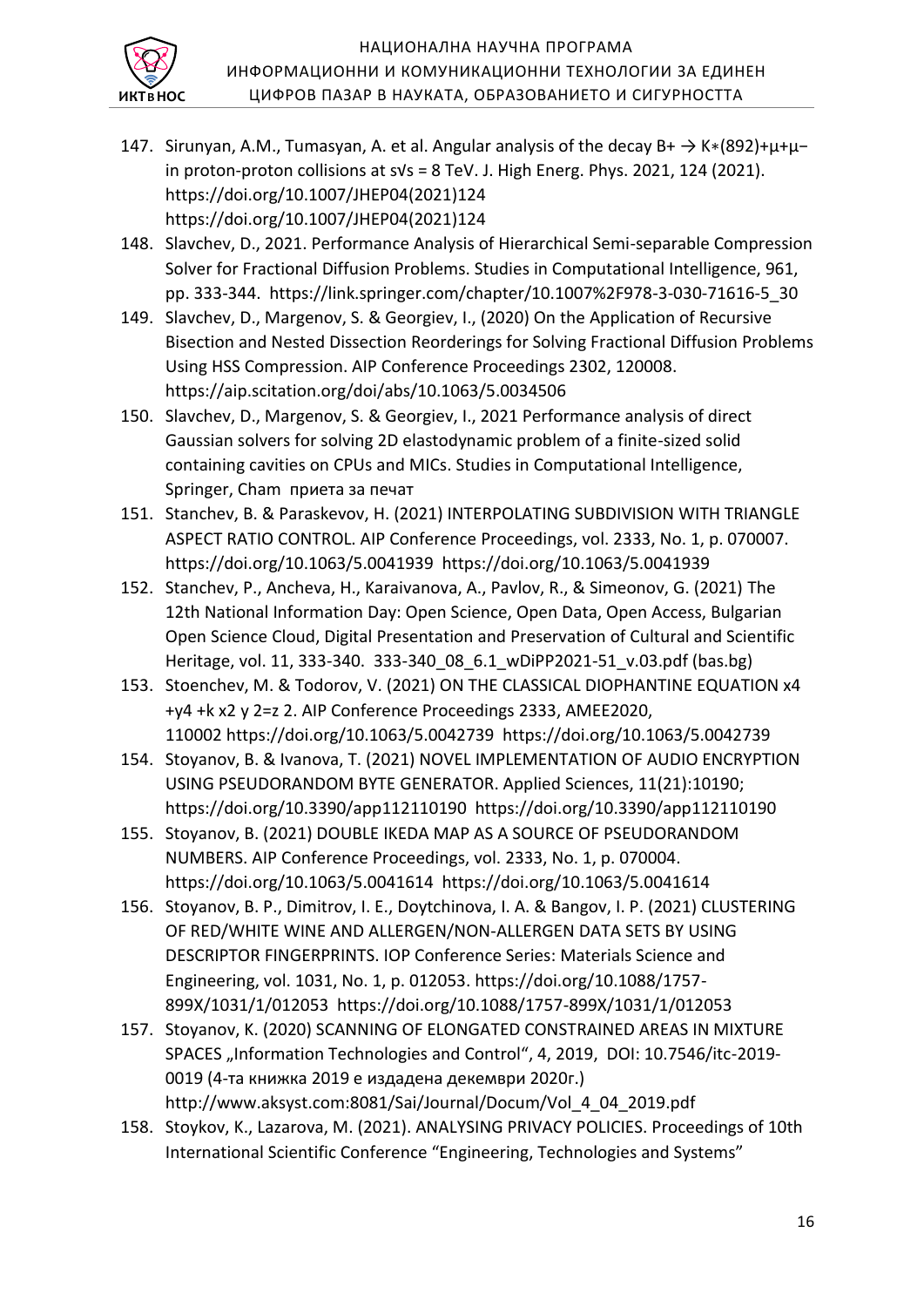

(TechSys'2021), Plovdiv, Bulgaria, 27–29 May, 2021, AIP Conference Proceedings, e-ISSN:1551-7616

- 159. Stoykov, K., Lazarova, M., Nakov, O. (2021) IMPLEMENTATION OF DEEP NEURAL MODEL FOR ANALYSING PRIVACY POLICIES. Journal Computer and Communication Engineering, Vol. 15, No. 1, 2021, ISSN 1314-2291
- 160. Stoykov, S. & Manoach, E. (2021) DAMAGE LOCALIZATION OF BEAMS BASED ON MEASURED FORCED RESPONSES. Mechanical Systems and Signal Processing 151, 107379. https://doi.org/10.1016/j.ymssp.2020.107379 https://doi.org/10.1016/j.ymssp.2020.107379
- 161. Sylvia Vassileva, Gergana Todorova, Kristina Ivanova, Boris Velichkov, Ivan Koychev, Galia Angelova and Svetla Boytcheva - Automatic Transformation of Clinical Narratives into Structured Formaт. - Students' workshop at Recent Advances in Natural Language Processing 2021 (indexed by Scopus)
- 162. T. Baicheva, P. Kazakov, M. Dimitrov, Some comments about CRC selection for the 5G NR specification, предложена, arXiv:2104.02639
- 163. T. Dzimbova, F. Spundzhi, R. Mavrevski, P. Milanov (2020) Determination of the Structural Requirements of μ-Opioid Receptor Ligands with Docking. AIP Conference Proceedings 2302, 050001; https://aip.scitation.org/doi/10.1063/5.0033529
- 164. Tagarev, T., Rizov, V. (2021). Alternative Models of National Cybersecurity Organisation: Comparative Evaluation. Academy of Strategic Management Journal, under print (SJR 0.238, Q2) https://www.abacademies.org/journals/academy-ofstrategic-management-journal-home.html
- 165. Terzieva V., Ivanova T., Todorova K. (2021) Conceptual Model for Intelligent Education System and the Need of Big Data Analytics, The 7th IEEE International Conference "Big Data, Knowledge and Control Systems Engineering" (BdKCSE'2021), IEEEXploreDatabase (Scopus, WoS) (Под печат) https://conference.ott-iict.bas.bg/
- 166. Terzieva V., Ivanova T., Todorova K. (2022) Toward Personalization in Intelligent Learning Systems. In: Saraswat M., Roy S., Chowdhury C., Gandomi A.H. (eds) Proceedings of International Conference on Data Science and Applications. Lecture Notes in Networks and Systems, vol 287. Springer, Singapore. https://doi.org/10.1007/978-981-16-5348-3\_24 https://doi.org/10.1007/978-981- 16-5348-3\_24
- 167. Terzieva, T. Development of Cognitive Skills through Computer Educational Games, Pedagogy, Bulgarian Journal of Educational Research and Practice, Vol. 7, 2021, ISSN 1314–8540 (Online), ISSN 0861–3982 (in Print) Web of Science
- 168. Terzieva, V., Paunova-Hubenova, E., Todorova K. Emerging Technologies in Smart Classroom Education (2022) In: L. Borzemski et al. (Eds.) Advances in Systems Engineering - Proceedings of International Conference on Systems Engineering 2021, LNNS 364, Chapter 9. https://doi.org/10.1007/978-3-030-92604-5\_9 https://doi.org/10.1007/978-3-030-92604-5\_9
- 169. The CMS collaboration., Sirunyan, A.M., Tumasyan, A. et al. Angular analysis of the decay B+ → K∗(892)+μ+μ− in proton-proton collisions at s√s = 8 TeV. J. High Energ. Phys. 2021, 124 (2021). https://link.springer.com/article/10.1007/JHEP04(2021)124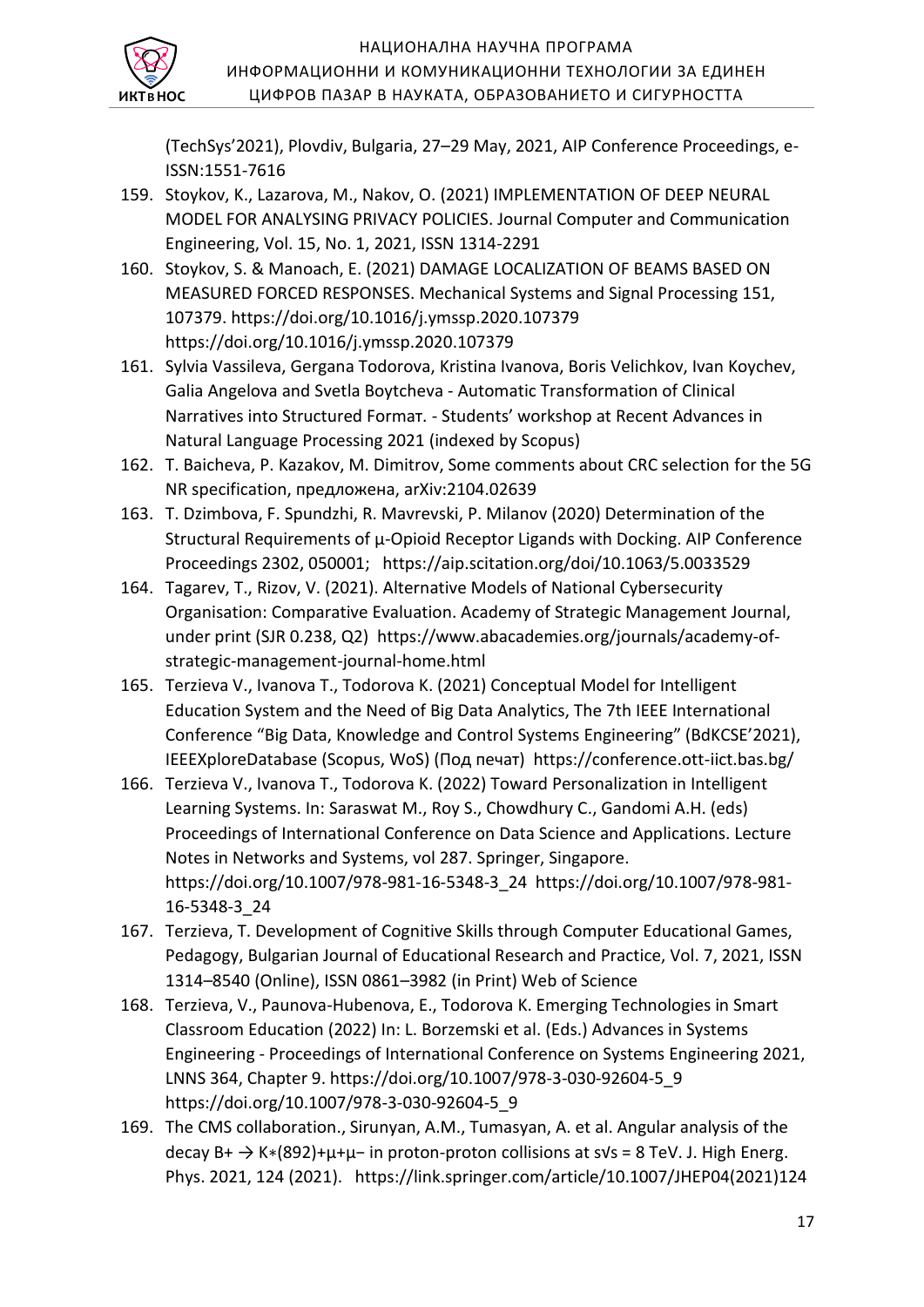

- 170. Todorka Terzieva, Olga Rahneva, Ventsislav Dilyanov, Pedagogical Strategies for Development of Cognitive Skills in a Digital Environment, International Journal of Differential Equations and Applications, 2021, Vol. 20, No. 2, 251–261, doi: 10.12732/ijdea.v20i2.11, ISSN (Print): 1311-2872; ISSN (Online): 1314-6084. http://www.ijpam.eu/en/index.php/ijdea/article/view/5966
- 171. Todorov V., Dimov, I., Apostolov, S. & Poryazov, S. (2021) HIGHLY EFFICIENT STOCHASTIC APPROACHES FOR COMPUTATION OF MULTIDIMENSIONAL INTEGRALS RELATED TO EVALUATION OF OPTIONS. In: Yang XS., Sherratt S., Dey N., Joshi A. (eds) Proceedings Sixth International Congress on Information and Communication Technology, 236, Lecture Notes in Networks and Systems, Springer 1-9. https://doi.org/10.1007/978-981-16-2380-6\_1 https://doi.org/10.1007/978-981-16- 2380-6\_1
- 172. Todorov V., Fidanova S., Dimov I., Poryazov S. (2021) An Optimized Technique for Wigner Kernel Estimation. 2021, IEEE, IEEE Catalog Number: CFP1885N-ART (ART), ISBN 978-83-949419-5-6 (Web), DOI:10.15439/2021F84 https://annalscsis.org/proceedings/2021/pliks/84.pdf
- 173. Todorov, B., Nedyalkova, M. & Simeonov, V., 2020. Environmental Effect of Potential Radiopharmaceuticals Residuals. Ecological Chemistry and Engineering S, 27(4), pp.603-614.

https://www.proquest.com/openview/61cdf598db3733235b2e545878fa12eb/1?pqorigsite=gscholar&cbl=2026493

- 174. Todorov, D., Todorov, V. & Fidanova S. (2021) OPTIMIZED NANO GRID APPROACH FOR SMALL CRITICAL LOADS. Position Papers of the Federated Conference on Computer Science and Information Systems, 2021, 81-84 https://doi.org/10.15439/2021F56 https://doi.org/10.15439/2021F56
- 175. Todorov, V. & Stoenchev, M. (2021) COMBINATORIAL ETUDE. Annals of Computer Science and Information Systems, vol. 25, IEEE Catalog Number: CFP1885N-ART (ART), http://dx.doi.org/10.15439/2021F121 http://dx.doi.org/10.15439/2021F121
- 176. Todorov, V. (2021) ADVANCED STOCHASTIC APPROACHES BASED ON LATTICE RULES FOR MULTIPLE INTEGRALS IN OPTION PRICING. Recent Advances in Computational Optimization. Studies in Computational Intelligence, Springer, https://doi.org/10.1007/978-3-030-82397-9\_21 https://doi.org/10.1007/978-3-030- 82397-9\_21
- 177. Todorov, V. (2021) MULTIDIMENSIONAL SENSITIVITY STUDY OF LARGE-SCALE AIR POLLUTION MODEL BASED ON OPTIMAL STOCHASTIC APPROACHES. AIP Conference Proceedings AMiTaNS2021, to appear
- 178. Todorov, V., Apostolov, S., Dimov, I., Dimitrov, Y. & Stoenchev, M. (2021) ADVANCED STOCHASTIC APPROACHES FOR OPTION PRICING BASED ON SOBOL SEQUENCE. AIP Conference Proceeding AMiTaNS2021, to appear
- 179. Todorov, V., Apostolov, S., Dimov, I., Poryazov, S., Dimitrov, Y. & Todorov, D. (2021) A NUMERICAL STUDY ON OPTIMAL MONTE CARLO ALGORITHM FOR MULTIDIMENSIONAL INTEGRALS. RECENT ADVANCES IN COMPUTATIONAL OPTIMIZATION. Studies in Computational Intelligence, Springer,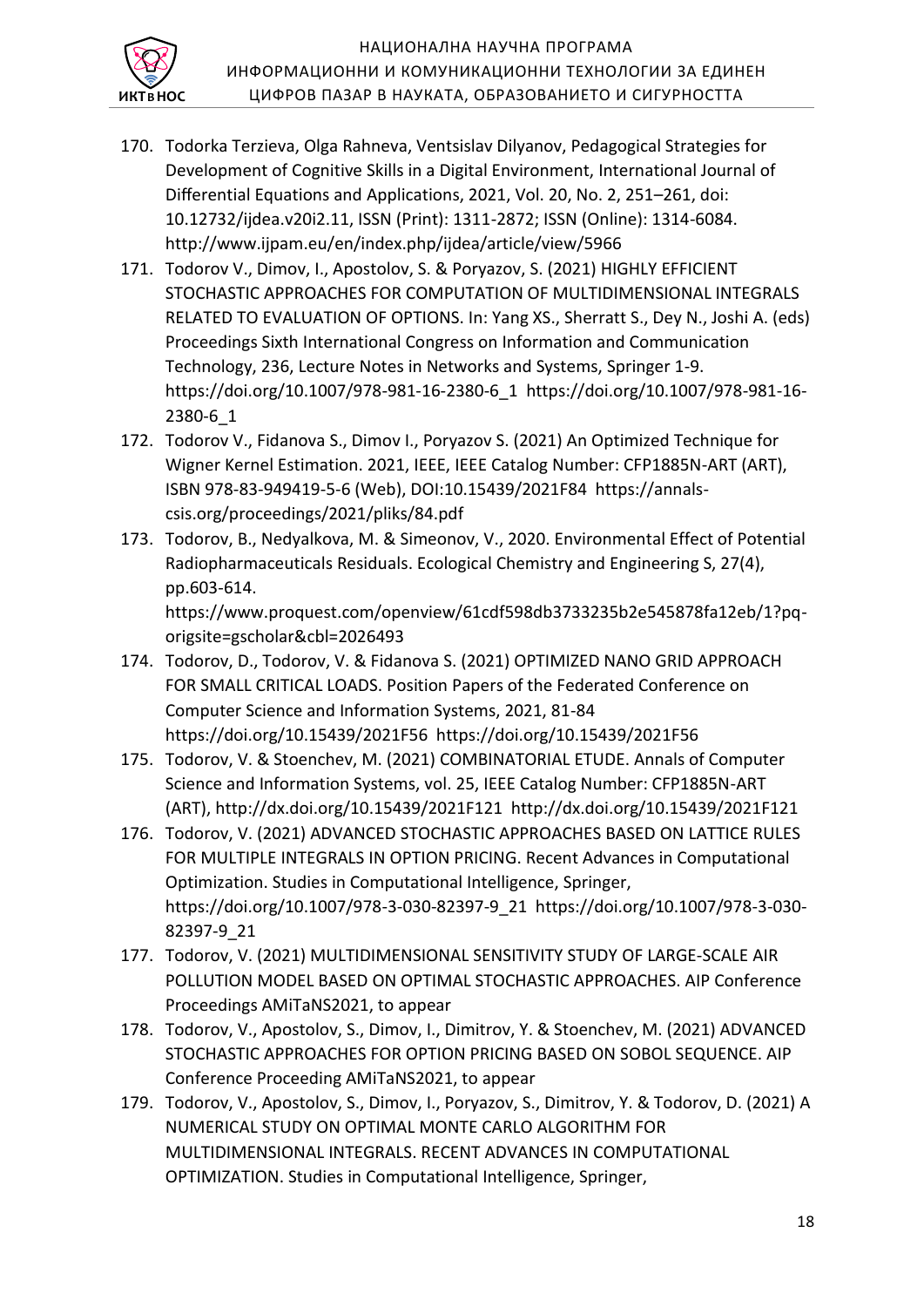

https://doi.org/10.1007/978-3-030-82397-9\_24 https://doi.org/10.1007/978-3-030- 82397-9\_24

- 180. Todorov, V., Dimitrov, Y., Miryanov, R., Dimov, I., & Poryazov, S. (2021). Expansions on Quadrature Formulas and Numerical Solutions of Ordinary Differential Equations. Recent Advances in Computational Optimization. Studies in Computational Intelligence, Springer, (in press). https://doi.org/10.1007/978-3-030-82397-9\_25 https://doi.org/10.1007/978-3-030- 82397-9\_25
- 181. Todorov, V., Dimov, I, Ostromsky. Tz. & Fidanova, S. (2021) Optimized Quasi-Monte Carlo methods based on low discrepancy sequences for sensitivity analysis in air pollution modelling, Computer Science and Information Systems, 25-28, Vol. 23, 25- 28. Optimized Quasi-Monte Carlo Method Based on Low Discrepancy Sequences for Sensitivity Analysis in Air Pollution Modelling (annals-csis.org)
- 182. Todorov, V., Dimov, I. & Fidanova, S. (2021) OPTIMIZED METHOD BASED ON LATTICE SEQUENCES FOR MULTIDIMENSIONAL INTEGRALS IN NEURAL NETWORKS. Annals of Computer Science and Information Systems, IEEE, vol 25, 243-246 http://dx.doi.org/10.15439/2021F53 http://dx.doi.org/10.15439/2021F53
- 183. Todorov, V., Dimov, I. & Poryazov S. (2021). Improved Stochastic Approaches for Evaluation of the Wigner Kernel. Studies in Computational Intelligence, Springer (accepted).
- 184. Todorov, V., Dimov, I., Fidanova S., & Poryazov S. (2021). Optimized lattice rule and adaptive approach for multidimensional integrals with applications. Communication Papers of the 2021 Federated Conference on Computer Science and Information Systems, Polish Information Processing Society, 2021. https://doi.org/10.15439/2021F94 https://doi.org/10.15439/2021F94
- 185. Todorov, V., Dimov, I., Fidanova, S. & Apostolov, S. (2021) AN OPTIMIZED STOCHASTIC TECHNIQUES RELATED TO OPTION PRICING. Annals of Computer Science and Information Systems, vol. 25, IEEE, IEEE Catalog Number: CFP1885N-ART (ART), 247-250, http://dx.doi.org/10.15439/2021F52 http://dx.doi.org/10.15439/2021F52
- 186. Todorov, V., Dimov, I., Fidanova, S. & Georgieva, R. (2021) OPTIMIZED STOCHASTIC APPROACH FOR INTEGRAL EQUATIONS. Annals of Computer Science and Information Systems, vol. 25, 239-242, IEEE Catalog Number: CFP1885N-ART (ART), http://dx.doi.org/10.15439/2021F54 http://dx.doi.org/10.15439/2021F54
- 187. Todorov, V., Dimov, I., Georgieva, R., Apostolov, S. & Poryazov, S. (2021) ADVANCED STOCHASTIC APPROACHES BASED ON OPTIMIZATION OF LATTICE SEQUENCES FOR LARGE-SCALE FINANCE PROBLEMS. Lecture Notes in Computer Science, Springer, Poceedings LSSC2021, to appear
- 188. Todorov, V., Dimov, I., Georgieva, R., Dimitrov, Y., Apostolov, S. & Stoenchev, M. (2021) EFFICIENT MONTE CARLO ALGORITHMS FOR INTEGRAL EQUATIONS. AIP Conference Proceedings AMiTaNS2021, to appear
- 189. Todorov, V., Dimov, I., Georgieva, R., Ostromsky, T., Zlatev, Z. & Poryazov, S. (2021) MULTIDIMENSIONAL SENSITIVITY ANALYSIS OF AN AIR POLLUTION MODEL BASED ON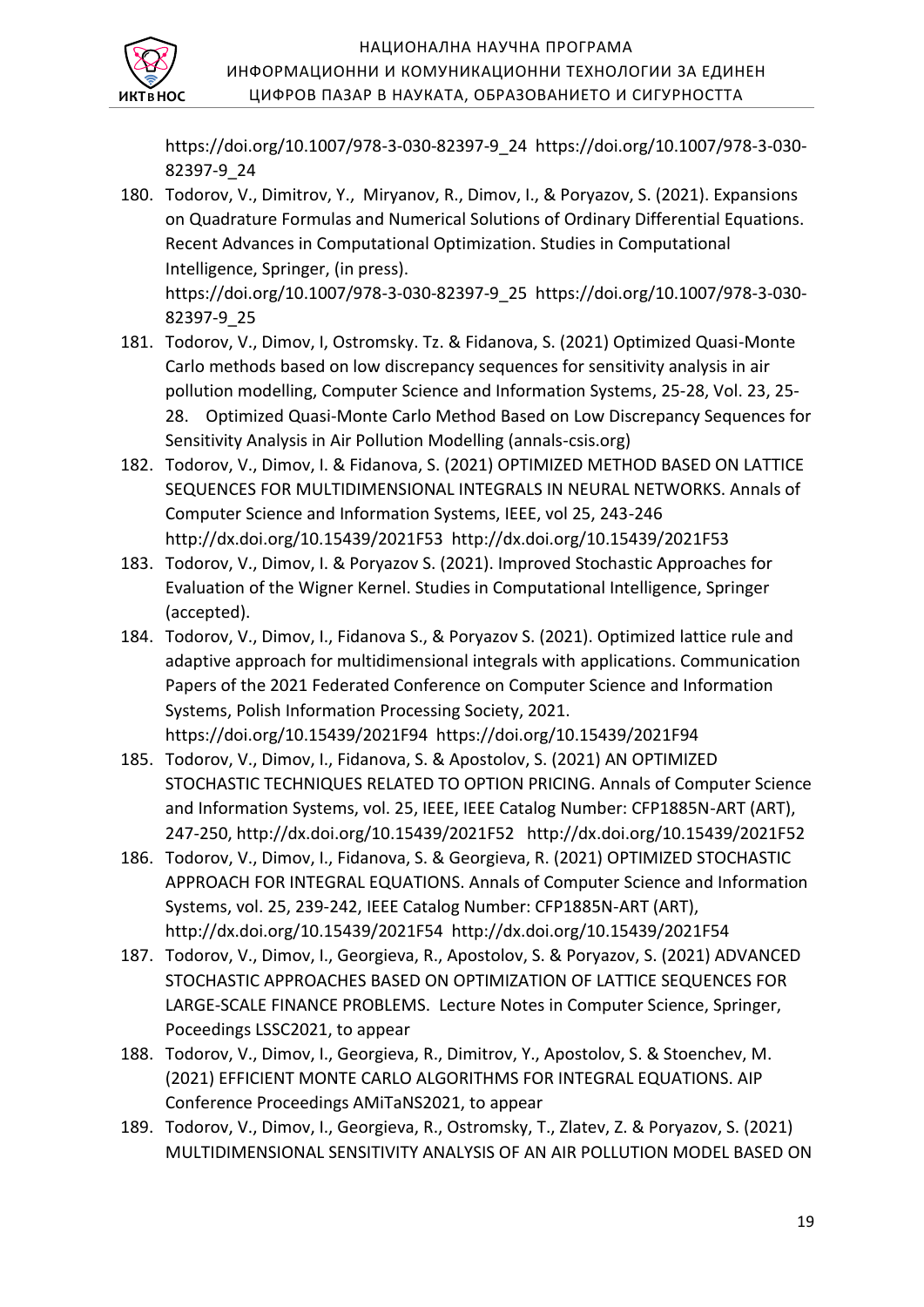

MODIFICATIONS OF THE VAN DER CORPUT SEQUENCE. Lecture Notes in Computer Sciences, Springer series, Proc. LSSC2021 Conference, to appear

- 190. Todorov, V., Dimov, I., Ostromsky, T. & Georgieva, R. (2021) A COMPARISON OF MONTE CARLO METHODS FOR MULTIDIMENSIONAL INTEGRALS IN AIR POLLUTION MODELING BASED ON LATIN HYPERCUBE SAMPLING EDGE ALGORITHM AIP Conference Proceedings AMiTaNS2021, to appear
- 191. Todorov, V., Dimov, I., Ostromsky, T. & Georgieva, R. (2021) OPTIMAL STOCHASTIC ALGORITHMS FOR MULTIDIMENSIONAL SENSITIVITY ANALYSIS OF LARGE ECOLOGICAL MODEL. AIP Conference Proceedings NTADES2021, to appear
- 192. Todorov, V., Dimov, I., Ostromsky, T. Apostolov, S., Georgieva, R., Dimitrov, Y. & Zlatev Z. (2021) Advanced stochastic approaches for Sobol' sensitivity indices evaluation. Neural Comput & Applic. 33, 1999–2014. Advanced stochastic approaches for Sobol' sensitivity indices evaluation | SpringerLink https://dblp.org/db/journals/nca/nca33.html#TodorovDOAGDZ21
- 193. Todorov, V., Dimov, I., Ostromsky, T., & Zlatev, Z. (2021). Advanced Quasi-Monte Carlo Algorithms for Multidimensional Integrals in Air Pollution Modelling. In I. Dimov & S. Fidanova (Eds.), Advances in High Performance Computing (pp. 155–167). Springer International Publishing. https://doi.org/10.1007/978-3-030-55347-0\_14
- 194. Todorov, V., Dimov, I., Ostromsky, T., Zlatev, Z., Georgieva, R. & Poryazov, S. (2021) SENSITIVITY STUDY OF A LARGE-SCALE AIR POLLUTION MODEL BY USING OPTIMIZED LATIN HYPRECUBE SAMPLING. Recent Advances in Computational Optimization. Studies in Computational Intelligence, Springer, https://doi.org/10.1007/978-3-030- 82397-9\_19 https://doi.org/10.1007/978-3-030-82397-9\_19
- 195. Todorov, V., Dimov, I., Ostromsky, Tz., Zlatev, Z., Georgieva, R. & Poryazov, S. (2021) OPTIMIZED QUASI-MONTE CARLO METHODS BASED ON VAN DER CORPUT SEQUENCE FOR SENSITIVITY ANALYSIS IN AIR POLLUTION MODELLING. RECENT ADVANCES IN COMPUTATIONAL OPTIMIZATION. Studies in Computational Intelligence, Springer, https://doi.org/10.1007/978-3-030-82397-9\_20 https://doi.org/10.1007/978-3-030- 82397-9\_20
- 196. Todorov, V., Dimov, I., Poryazov, S. & Todorov, D. (2021) HIGHLY EFFICIENT STOCHASTIC TECHNIQUES FOR EVALUATION OF MULTIPLE INTEGRALS RELATED TO NEURAL NETWORKS. Proc. International Conference on Data Science and Applications, https://doi.org/10.1007/978-981-16-5348-3\_47 https://doi.org/10.1007/978-981-16-5348-3\_47
- 197. Todorov, V., Dzhurov, V., Dimitrov, Y., & Tzvetkov I. (2021), Advanced stochastic methods for multidimensional integrals and applications. Journal Scientific and applied research, Vol.20, 2021.
- 198. Todorov, V., Fidanova, S. Dimov, I. Poryazov S. (2020). A New Optimized Adaptive Approach for Estimation of the Wigner Kernel Proceedings of the 2020 Federated Conference on Computer Science and Information Systems, M. Ganzha, L. Maciaszek, M. Paprzycki (eds). ACSIS, Vol. 21, 341–344. http://dx.doi.org/10.15439/2020F111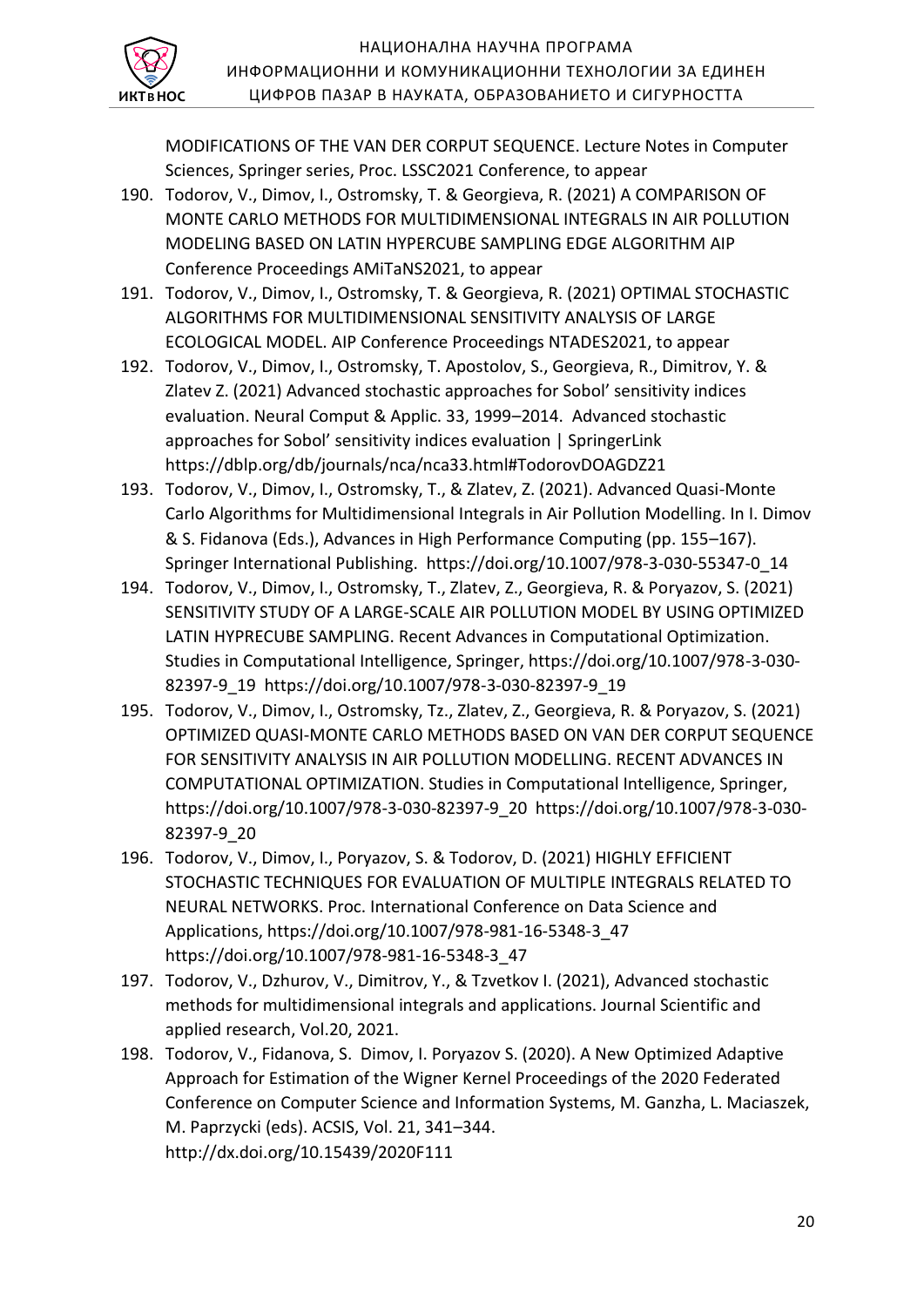

- 199. Todorov, V., Fidanova, S., Dimov I. & Poryazov S. (2021). An Optimized Technique for Wigner Kernel Estimation. 2021, IEEE.
- 200. Todorov, V., Fidanova, S., Dimov, I., Poryazov, S., Apostolov, S. & Todorov, D. (2021) RECENT ADVANCES IN COMPUTATIONAL OPTIMIZATION. ADVANCED STOCHASTIC APPROACHES FOR MULTIDIMENSIONAL INTEGRALS IN NEURAL NETWORKS. Studies in Computational Intelligence, Springer, https://doi.org/10.1007/978-3-030-82397- 9\_22 https://doi.org/10.1007/978-3-030-82397-9\_22
- 201. Todorov, V., Ostromsky, T., Dimov, I. & Georgieva, R. (2021) ADVANCED STOCHASTIC TECHNIQUES AND IMPLEMENTATIONS FOR MULTIDIMENSIONAL AIR POLLUTION MODELLING. Proceedings ICTTE2021, IOP Conference Series: Materials Science and Engineering, to appear
- 202. Todorov, V., Ostromsky, Tz., Dimov, I. & Georgieva, R. (2021) OPTIMIZED STOCHASTIC METHODS FOR SENSITIVITY ANALYSIS FOR LARGE-SCALE AIR POLLUTION MODEL. Communication Papers of 2021 Federated Conference on Computer Science and Information Systems, Polish Information Processing Society, 2021, vol. 26, 85-88. https://doi.org/10.15439/2021F51 https://doi.org/10.15439/2021F51
- 203. Topalova, S. & Zhelezova, S. (2021) Parallelisms of PG(3,5) with an automorphism group of order 25. In: Nešetřil J., Perarnau G., Rué J., Serra O. (eds) Extended Abstracts EuroComb 2021. Trends in Mathematics, 14, Springer Birkhäuser, Cham. https://link.springer.com/chapter/10.1007/978-3-030-83823-2\_107
- 204. Trifonov, R., Nakov, O., Manolov, S., Tsochev, G., & Pavlova, G. (2021)."Cyber-Security of Industrial Computer Systems" - Differentiaton as a Separate Discipline. ICAI2021 Proceedings. ISBN: 978-1-6654-2661-9/21 IEEE Xplore
- 205. Tsochev, G., Trifonov, R., Manolov, S., Nakov, O., & Spasov, S. (2021). Analysis of Threats to a University Network Using Open Source Technologies. ICAI2021 Proceedings. ISBN: 978-1-6654-2661-9/21 IEEE Xplore
- 206. Tsvetkov B. & Kostadinov H. (2021) Using DLT in software lifecycle management. Studies in Computational Intelligence, vol. 961, 393-404. Using DLT in Software Lifecycle Management | SpringerLink
- 207. Tsvetkova-Gaberska M., Pencheva N. Assessment of knee joint position sense in patients with multiple sclerosis. J of IMAB. 2021 Apr-Jun;27(2): (in press)
- 208. V. Todorov, I. Dimov, S. Fidanova, S. Poryazov. A New Optimized Stochastic Approach for Multiple Integrals in Option Pricing. Communication Papers of the 2020 Federated Conference on Computer Science and Information Systems, M. Ganzha, L. Maciaszek, M. Paprzycki (eds). ACSIS, Vol. 23, 21–24 (2020). DOI: http://dx.doi.org/10.15439/2020F109
- 209. V. Totev, V., Kostadinova, I., Andonov, A., Petrova, S., (2021) Business information systems productivity modeling, INTED2021 Proceedings, pp. 8312-8317. https://library.iated.org/view/TOTEV2021BUS
- 210. Vakarelska, E., Nedyalkova, M., Nikolova, N., Angelov, C., Tonev, D., Prybilova, P., Klanova, J., & Simeonov, V. (2021). Tracing the movement of persistent organic pollutants at a high-mountain sampling site by chemometric assessment. Journal of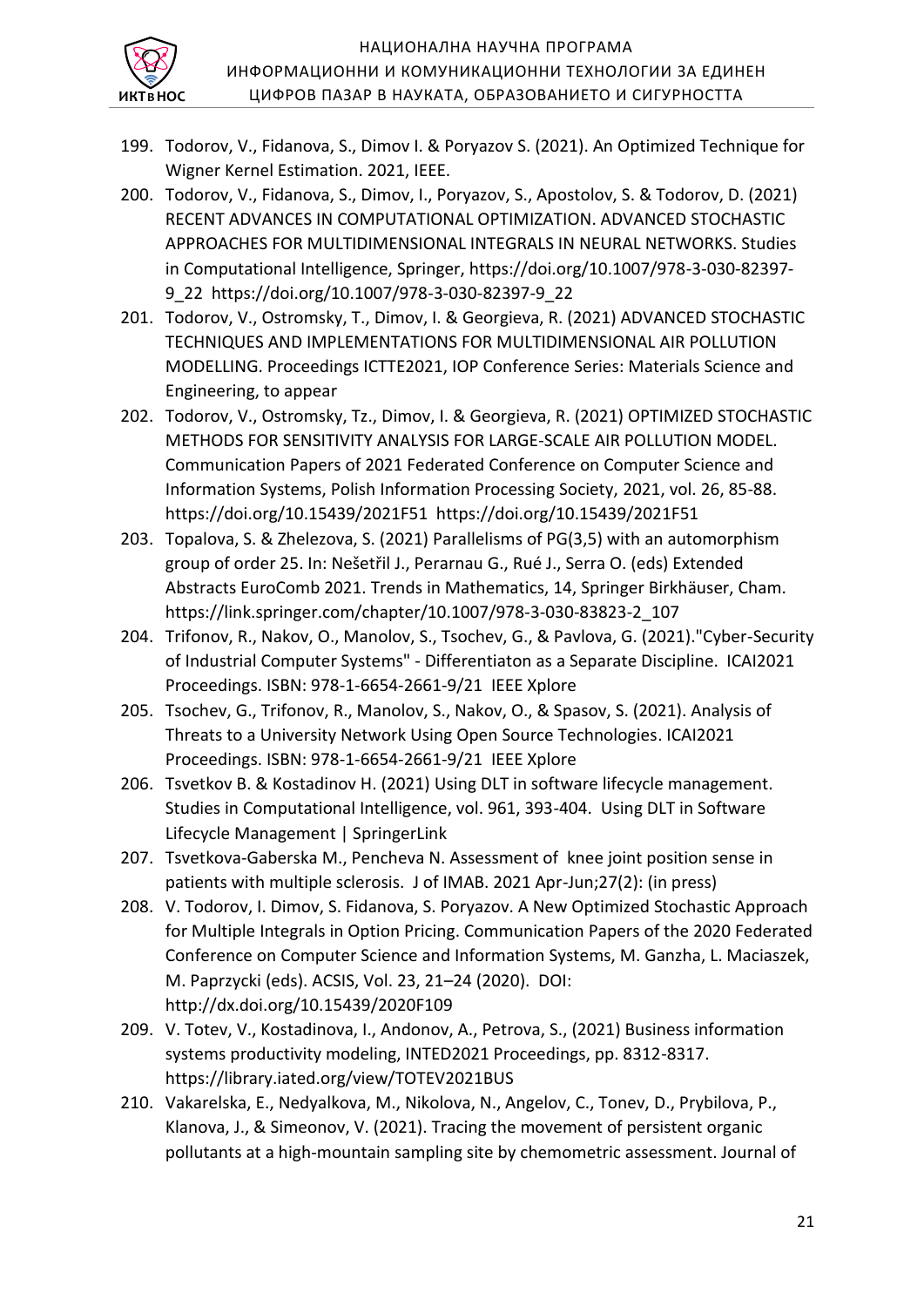

Environmental Science and Health, Part A, 56(9), 1041–1049. https://doi.org/10.1080/10934529.2021.1962674

- 211. Vakarelska, E., Nedyalkova, M., Vasighi, M., & Simeonov, V. (2022). Persistent organic pollutants (POPs) - QSPR classification models by means of Machine learning strategies. Chemosphere, 287, 132189. https://doi.org/10.1016/j.chemosphere.2021.132189
- 212. Vasilev, P., Ivanova, V., Andreev, R., Boneva A., Study of Biological Tissue Using Augmented Reality, PRESENCE: Virtual and Augmented Reality, ISSN: 1054-7460 E-ISSN: 1531-3263, MIT Press Direct, 2019 Impact Factor: 0.579 (in print) ISSN: 1054- 7460 E-ISSN: 1531-3263
- 213. Vasileva, М., Malinova, A., Rahneva, O., & Angelova, E. (2021) New properties of the odd Weibull Inverse Topp-Leone cumulative distribution function, International Journal of Differential Equations and Applications, Vol. 20(2), 263–272. http://www.ijpam.eu/en/index.php/ijdea/article/view/5967
- 214. Vasovic B., Garvanov I., (2021) Analysis of the transfer function influence in a two layer neural network on the data classification process, Втори конгрес на университетите от Югоизточна Европа и Азия, 22 април 2021 г., София, България. https://www.unibit.bg/news/news-events/second-congress-for-universities-fromsoutheast-europe-and-asia
- 215. Vitanov, N. K. & Dimitrova, Z. I. (2021) SIMPLE EQUATIONS METHOD (SESM) AND ITS PARTICULAR CASES: HIROTA METHOD. AIP Conference Proceedings, 2321, 030036, https://doi.org/10.1063/5.0040410 https://doi.org/10.1063/5.0040410
- 216. Vitanov, N. K. (2021) SIMPLE EQUATIONS METHOD (SESM) AND ITS CONNECTION WITH THE INVERSE SCATTERING TRANSFORM METHOD. AIP Conference Proceedings, 2321, 030035, https://doi.org/10.1063/5.0040409 https://doi.org/10.1063/5.0040409
- 217. Vitanov, N. K., Borisov, R. & Vitanov, K. N. (2022) ON THE MOTION OF SUBSTANCE IN A CHANNEL AND GROWTH OF RANDOM NETWORKS. Physica A, 581, 126297 https://doi.org/10.1016/j.physa.2021.126207 https://doi.org/10.1016/j.physa.2021.126207
- 218. Vitanov, N. K., Dimitrova, Z. I. & Vitanov, K. N. (2021) ON THE USE OF COMPOSITE FUNCTIONS IN THE SIMPLE EQUATIONS METHOD TO OBTAIN EXACT SOLUTIONS OF NONLINEAR DIFFERENTIAL EQUATIONS. Computation 9, 104 https://doi.org/10.3390/computation9100104 https://doi.org/10.3390/computation9100104
- 219. Vitanov, N. K., Dimitrova, Z. I. & Vitanov, K. N. (2021) SIMPLE EQUATIONS METHOD (SESM): ALGORITHM, CONNECTION WITH HIROTA METHOD, INVERSE SCATTERING TRANSFORM METHOD, AND SEVERAL OTHER METHODS. Entropy 23, 10. https://dx.doi.org/10.3390/e23010010 https://dx.doi.org/10.3390/e23010010
- 220. Y. Dankov, Bontchev, B. and Terzieva, V. (2021) Design and Creation of Educational Video Games Using Assistive Software Instruments, Proc. of 12th Int. Conf. on Applied Human Factors and Ergonomics (AHFE 2021), Manhattan, New York, USA, July 25-29, 2021, Advances in Intelligent Systems and Computing, Edited by Ahram,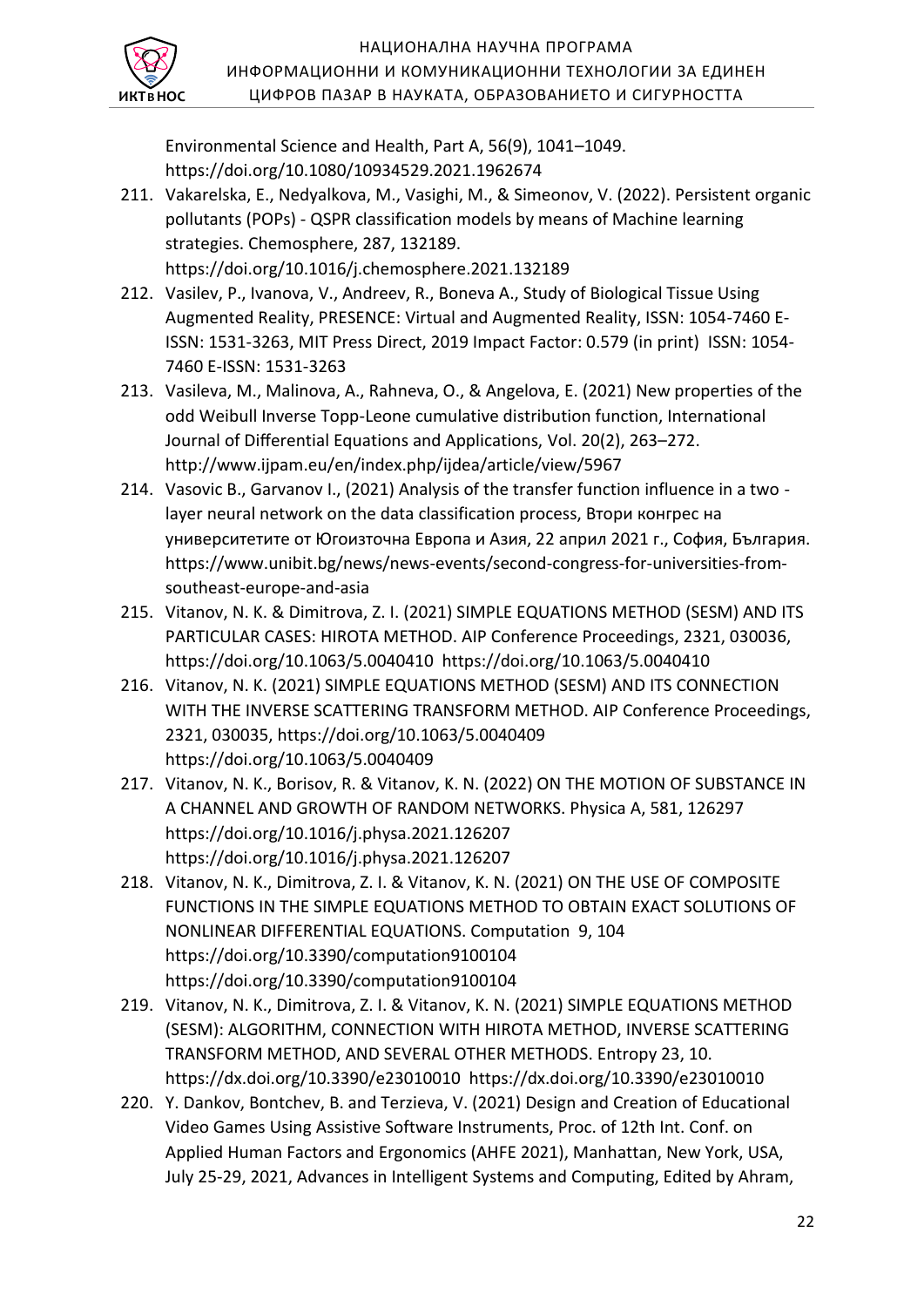

T.Z., Karwowski, W., and Kalra, J., LNNS, volume 271, Springer, ISSN: 21945357, 2021, pp.341-349 (SJR=0.184/Q3/2019) https://www.springer.com/series/11156

- 221. Zahariev, P., Hristov, G., Kinaneva, D., Georgiev, G., Beloev, I., Daskalov, R. (2021). Teaching geometry and trigonometry with drones – a STEAM-based approach, TEM Journal, 2021 (под печат)
- 222. Zhelyazkova, M., Yordanova, R., Mihaylov, I., Zoric, M., Kirov, S., Tsonev, S., Danko, D., Mason, C., Vassilev, D. (2021 in print) Discovering relationship between bacteriophages and antimicrobial resistance. Frontiers in Microbiology, ISSN 1664- 302X. под печат
- 223. Анева, С., Е. Тодорова (2021) Възможности за развитие на алгоритмични умения на учениците в обучението по предмета "Компютърно моделиране и информационни технологии" в прогимназията, Сб. Юбилейна международна научна конференция "Компютърни технологии и приложения", 15-17 септември 2021 г., Пампорово, България), с. 37-46, УИ "П. Хилиндарски", ISBN: 978-619-202-702-5. http://fmi-plovdiv.org/GetResource?id=3948
- 224. Дилянов, В., В. Арнаудова, Е. Ангелова (2021) Методически подход за проверка на придобитите знания чрез DisPeL, Сб. Юбилейна международна научна конференция "Компютърни технологии и приложения", 15-17 септември 2021 г., Пампорово, България), с. 47-56, УИ "П. Хилиндарски", ISBN: 978-619-202-702-5. http://fmi-plovdiv.org/GetResource?id=3949
- 225. Димитрова, Н., Бойваленков, П., Динева, П., Рангелов, Ц., Рашков, П. & Тодоров, В. (2021) КОМПЮТЪРНО И МАТЕМАТИЧЕСКО МОДЕЛИРАНЕ В НАЦИОНАЛНАТА НАУЧНА ПРОГРАМА "ИНФОРМАЦИОННИ И КОМУНИКАЦИОННИ ТЕХНОЛОГИИ ЗА ЕДИНЕН ЦИФРОВ ПАЗАР В НАУКАТА, ОБРАЗОВАНИЕТО И СИГУРНОСТТА". Математика и математическо образование, Сборник доклади на 50-та Пролетна конференция на СМБ, Бургас, 1–5 септември, 2021, 356–372. http://www.math.bas.bg/smb/2021\_PK/ http://www.math.bas.bg/smb/2021\_PK/
- 226. Кендеров, П, Т. Чехларова, Г. Гачев. Онлайн състезание "VIVA математика с компютър". (2021). Математика и информатика, 64, 1, Аз-буки, ISSN:1310–2230, 36-51 https://azbuki.bg/wp-content/uploads/2021/02/Matematika\_01\_2021\_Peter-Kenderov.pdf
- 227. Пелтекова, E. (2020). XR Космос Виртуална и добавена реалност в образованието, списание "Наука", том:ХХХ, брой: 6, 2020, стр.: 29-30, ISSN (print): 0861 3362, ISSN (online): 2603-3623, INION RAN, http://inion.ru/ http://spisanienauka.bg/arhiv/6-2020.pdf
- 228. Пелтекова, Е., Стефанова, Е. (2021). Интегриране на виртуална реалност в учебния процес, Том с доклади на Петдесетата юбилейна пролетна конференция на Съюза на математиците в България, стр. 290-297 http://www.math.bas.bg/smb/2021\_PK/tom\_2021/pdf/290-297.pdf
- 229. Писов, С. & Пройкова, А. (2020) Контейнери във високопроизводителни изчислителни клъстери - казуси, Сборник доклади от 13-та Национална конференция Образованието и изследванията в информационното общество, 57-63.